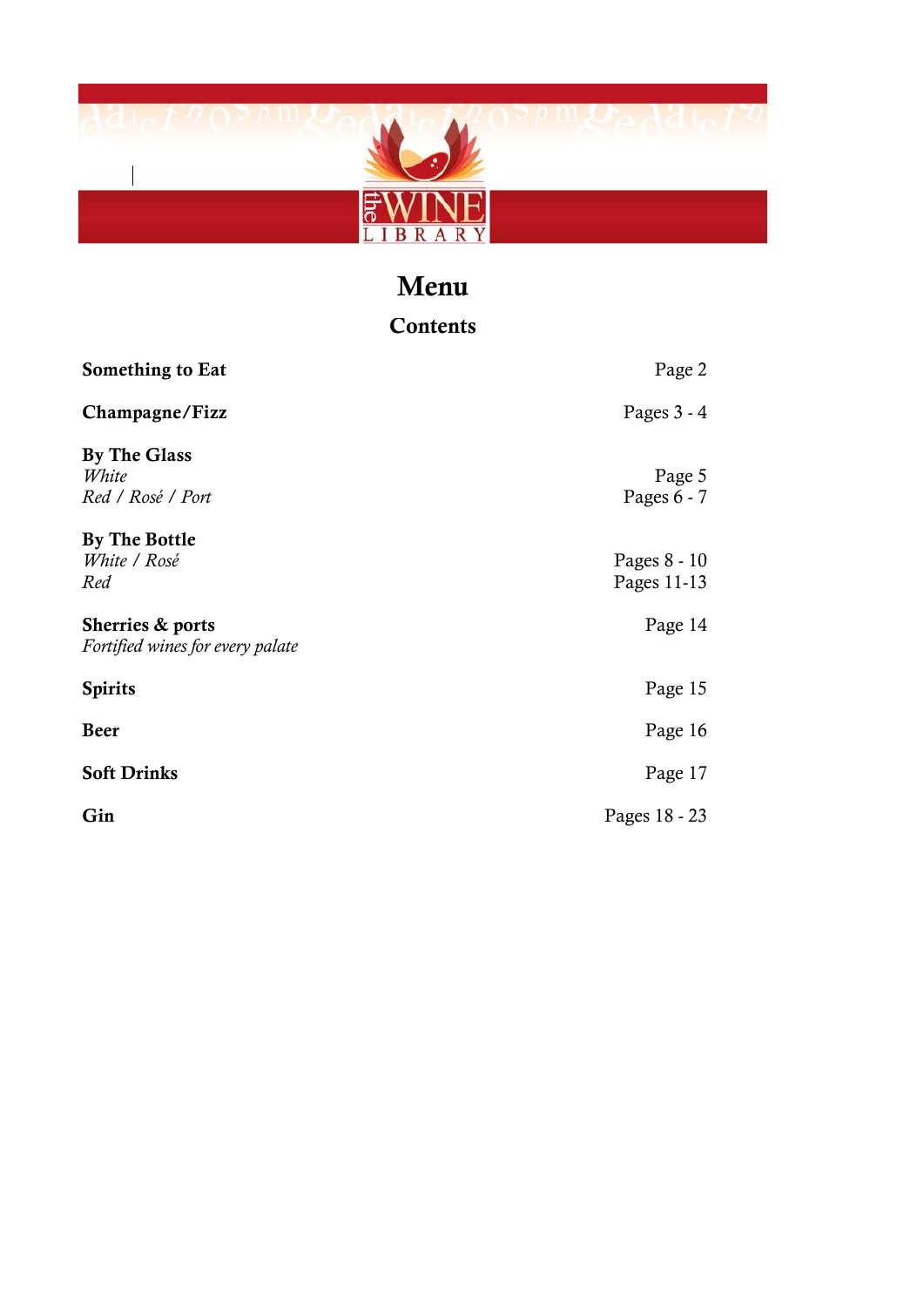#### Platters

Perfect with Wine……or when you're hungry

| <b>Platters</b>                                                                                                                                                                                                                                          | Per Portion |
|----------------------------------------------------------------------------------------------------------------------------------------------------------------------------------------------------------------------------------------------------------|-------------|
| Charcuterie<br>A selection of cured meats, salami, chorizo, Serrano ham served with fresh bread,<br>chutney and a selection of pickles<br>Allergens - cereals, milk, mustard, nuts, peanuts, sulpher dioxide                                             | £11.00      |
| <b>Cheese</b><br>A selection of cheese, brie, cheddar, blue and smoked with fresh bread and oat cakes,<br>relish and a selection of pickles and mixed nuts.<br>Allergens - cereals, milk, mustard, nuts, peanuts                                         | £11.00      |
| Seafood<br>Smoked salmon with a beetroot relish, prawns on a bed of salad leaves and a mayo<br>dip, and smoked mackerel all with fresh bread and a selection of pickles<br>Allergens - cereals, crusteaceans, eggs, fish, milk, mustard, sulpher dioxide | £11.50      |
| <b>Mixed</b><br>A mixed selection of cheese and cured meats for the larger appetite<br>Allergens - cereals, milk, mustard, nuts, peanuts, sulpher dioxide                                                                                                | £15.00      |
| <b>Cheese &amp; Biscuits</b><br>Allergens - cereals, milk, nuts, peanuts                                                                                                                                                                                 | £6.00       |
| <b>Sides</b><br>Selection of olives                                                                                                                                                                                                                      | £4.00       |
| Bread with oil and balsamic vinegar dip<br>Allergens - cereals                                                                                                                                                                                           | £4.00       |
| Piper crisp salted 40g bag                                                                                                                                                                                                                               | £1.00       |

*Gluten free Oatcakes are available on request*

*Allergy Warning : Please be aware that food served on these premises may have been in contact with or contain wheat, eggs, soy, fish, nuts or dairy products.*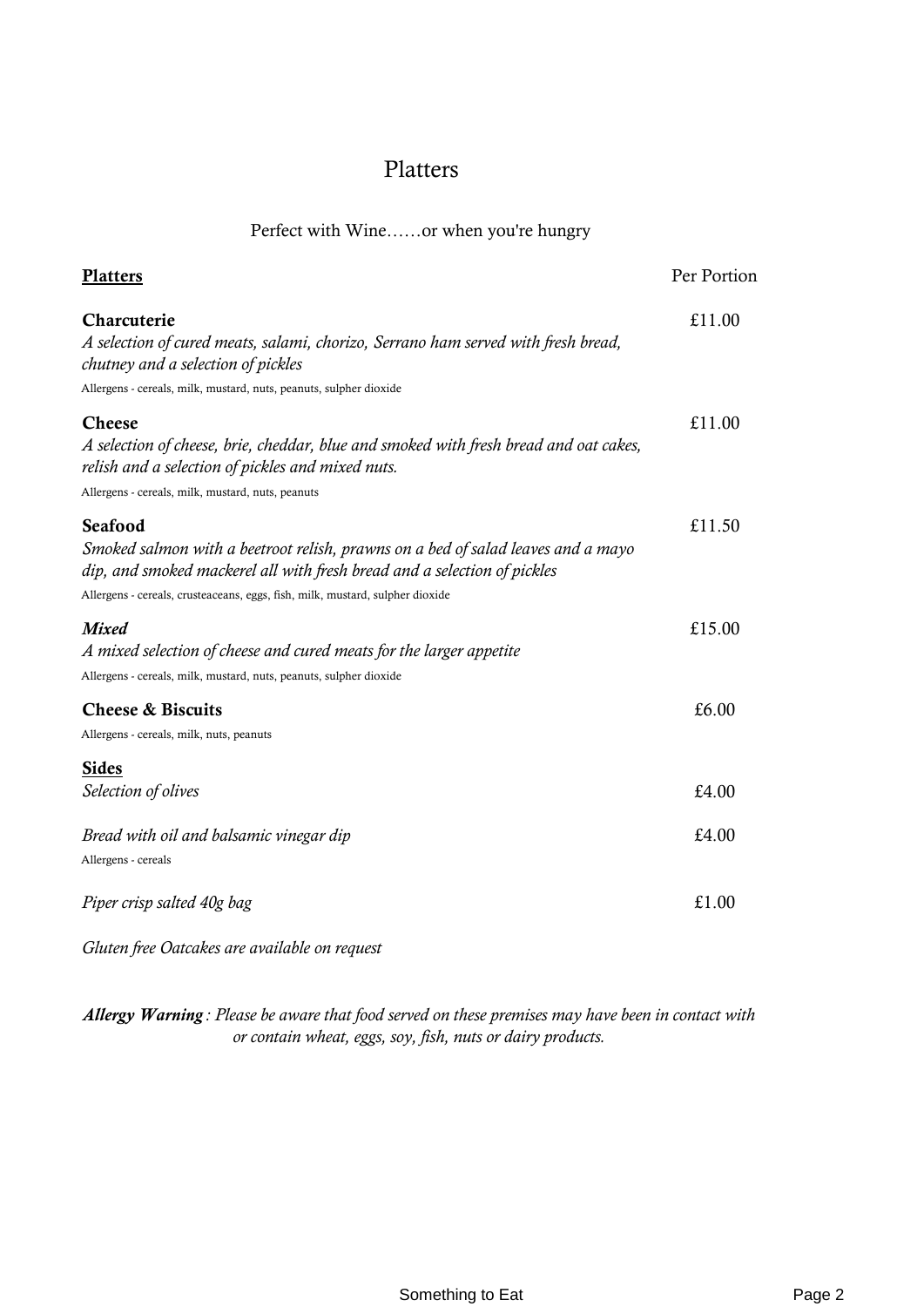## **Champagne**

|                                                                                                                                                                                                                                                                                                                                                                                      | 125ml  | Bottle  |
|--------------------------------------------------------------------------------------------------------------------------------------------------------------------------------------------------------------------------------------------------------------------------------------------------------------------------------------------------------------------------------------|--------|---------|
| Champagne Clos de la Chapelle Brut Instinct 1er Cru, France<br>Unmistakably Champagne – this stylish, dry little number is dominated by the Pinot<br>Meunier grape which gives it a power and intensity that punches well above its weight<br>(12%)                                                                                                                                  | £8.00  | £43.00  |
| Delavenne Grand Cru (V)<br>A tasty single village Champagne from Delavenne Pere & Fils! It's produced from a<br>blend of Pinot Noir and Chardonnay grapes harvested from chalky soils in the Bouzy<br>commune.(12.5%)                                                                                                                                                                | £9.50  | £52.00  |
| Devaux Cuvèe D (V)<br>A rich and complex Champagne made with a proportion of reserve wine going back to<br>1995 and aged on its lees for over 60 months. (12%)                                                                                                                                                                                                                       | £11.00 | £60.00  |
| Pol Roger, Champagne Brut Reserve (V)<br>Sir Winston Churchill's favourite tipple "In victory, deserve it. In defeat, need it". Say<br>no more! (12.5%)                                                                                                                                                                                                                              |        | £63.00  |
| <b>Bollinger Special Cuvèe</b><br>Benchmark Champagne from one of its most famous and celebrated houses. Simply<br>gorgeous (12%)                                                                                                                                                                                                                                                    | £12.25 | £68.00  |
| Veuve Clicquot Rosè Champagne<br>Madame Clicquot created the first blended Rosè in 1818 by adding some red wine to<br>her Yellow Label Champagne. The result was Veuve Clicquot Rose, a fruity and full<br>bodied expression of the Veuve Clicquot style (12.5%)                                                                                                                     |        | £77.00  |
| Moet & Chandon Grand Vintage 2012 Champagne (V)                                                                                                                                                                                                                                                                                                                                      |        | £80.00  |
| Outstanding Vintage Champagne from arguably one of the best Champagne houses.<br>Mirabelle plum, nectarine and fresh brioche with creamy richness - perfection! (12.5%)                                                                                                                                                                                                              |        |         |
| <b>Bollinger La Grande Annèe</b><br>Silky, with lemon peel, buttery pastry and apricot freshness, alongside creamy almond<br>and honeyed cereal. (12%)                                                                                                                                                                                                                               |        | £120.00 |
| <b>Rare 2008 (V)</b>                                                                                                                                                                                                                                                                                                                                                                 |        | £175.00 |
| Once the super-premium cuvee from Piper-Heidsieck, Rare is now a standalone wine<br>by Piper's former Cellar Master Regis Camus. Only produced in the most exceptional<br>years, a mere 11 vintages have been made in over 4 decades. Pitch-perfect Champagne<br>combining spicy aromas with ripe fruit and smoky ginger, purity and precision.(12%)                                 |        |         |
| Dom Pèrignon 2006 (V)<br>Did Dom Perignon really "invent Champagne"? Probably not, but the Benedictine<br>monk from Hautvilliers Abbey and the Champagne that bears his name are both stuff<br>of legend. The 2006 vintage is rich and luminous with a creamy texture, candied and<br>toasted aromas and lush tropical fruit flavours which evolve and opend in the<br>glass.(12.5%) |        | £225.00 |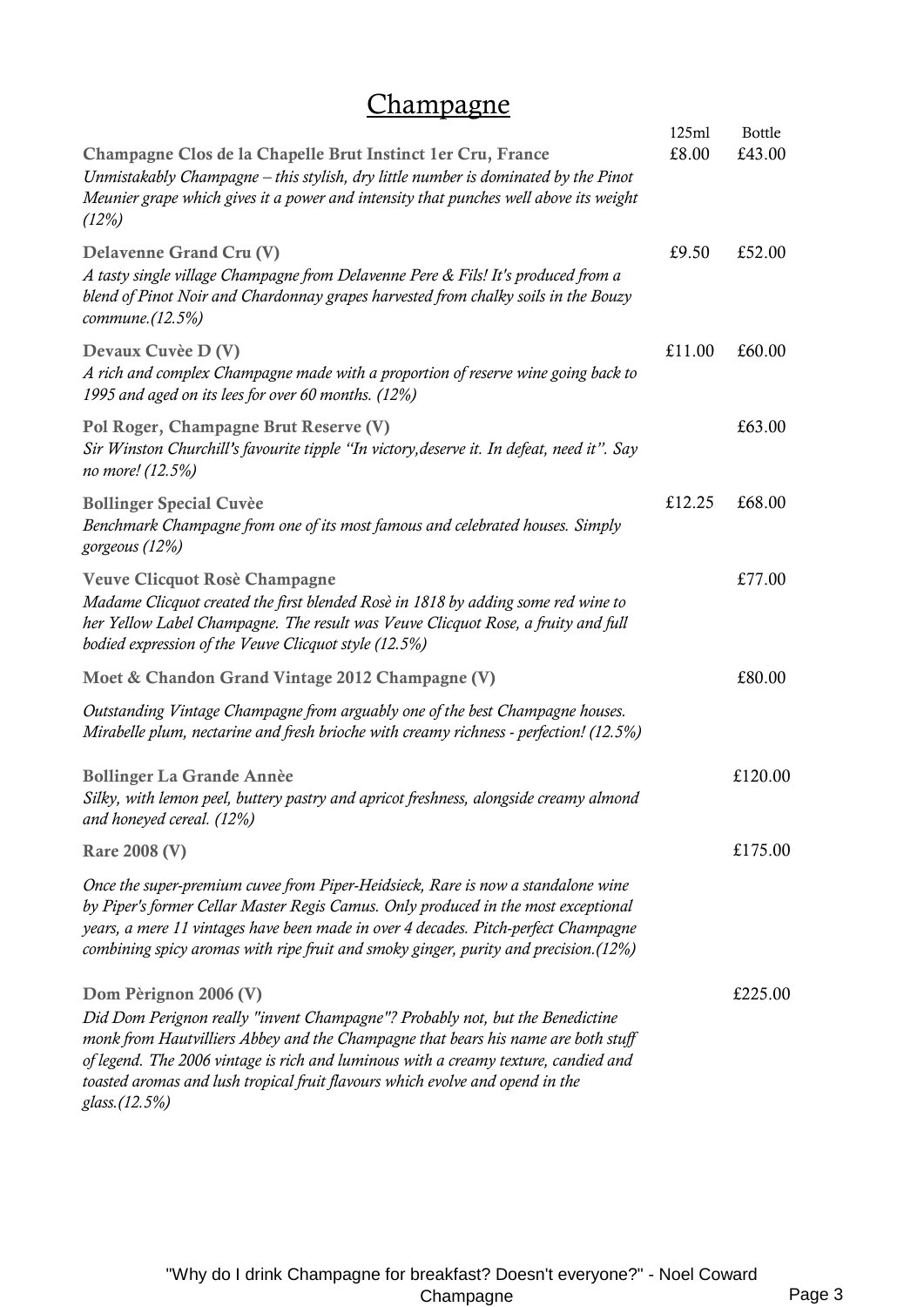# Prosecco, Cava & Crèmant

| Prosecco Mirabello Spumante, Veneto, Italy (V)<br>Clean apple, grape and elderflower with fun, frothy bubbles (11.5%)                                                                                                                                                                              | £5.75 | £28.00 |
|----------------------------------------------------------------------------------------------------------------------------------------------------------------------------------------------------------------------------------------------------------------------------------------------------|-------|--------|
| Mirabello Rosè Spumante, Veneto, Italy (V)<br>Gorgeous Salmon pink colour and bright, ripe strawberries on the palate (12%)                                                                                                                                                                        | £5.75 | £28.00 |
| Biscardo Rosè Prosecco 2020 (V)                                                                                                                                                                                                                                                                    | £6.00 | £31.00 |
| Salmon pink with a fine and persistent mousse. Intense and aromatic on the<br>nose with hints of red currant, wild strawberry and rose petal. This is elegant,<br>smooth and velvety on the palate with a harmonious dry finish. (11.5%)                                                           |       |        |
| Perelada Stars Cava Brut Reserva (V)<br>From one of Spain's most prestigioius Cava houses, Perelada have been<br>making wine since the middle ages. It has a clean aroma. dry and smooth on<br>the palate, it is complex in the mouth with a rich brioche finish $(11.5\%)$                        | £6.00 | £31.00 |
| Perelada Stars Cava Touch of Rosè (V)<br>Delicate pink in colour, fine bubbles form a crown on the surface. Its aroma is<br>clean, floral and fruity, long lasting and elegant. Complex on the palate,<br>smooth, silky, with excellent balance. (11.5%)                                           | £6.25 | £32.00 |
| Crèmant du Jura Brut<br>Made under the strict rules of production for Cremant du Jura, this is bottle<br>fermented with a dash of Vin Jaune – the region's Sherry-like speciality. This<br>adds a wonderful nutty, savoury complexity to both nose and palate. One for<br>the connoisseur. $(12%)$ | £7.25 | £38.00 |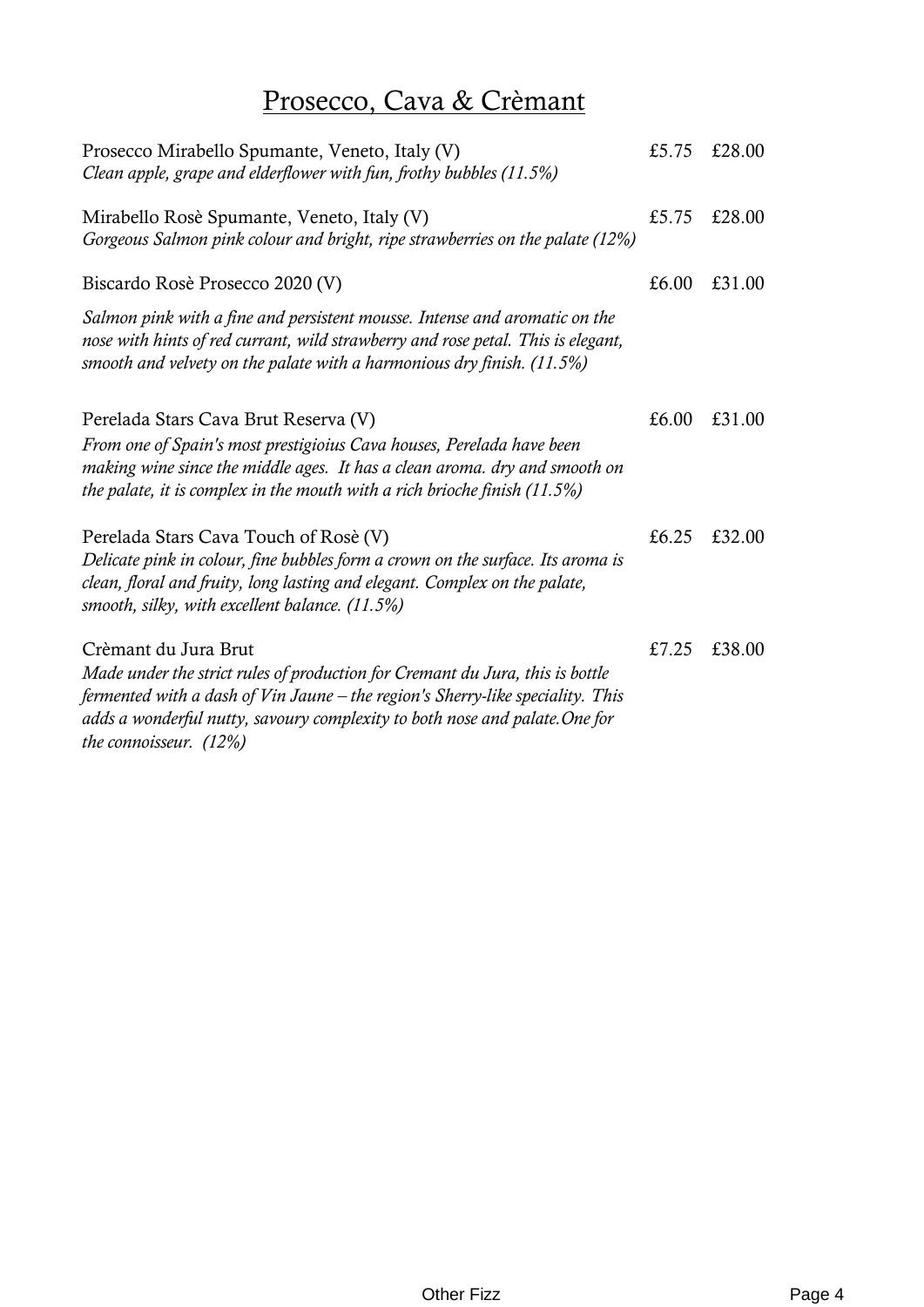## Wine List By The Glass

| These well-constructed, easy drinking and delicious wines are a selection of little gems which<br>perfectly sum up what we love about wine. |       |               |               |
|---------------------------------------------------------------------------------------------------------------------------------------------|-------|---------------|---------------|
|                                                                                                                                             | 175ml | 250ml         | <b>Bottle</b> |
| White                                                                                                                                       |       |               |               |
| The House White                                                                                                                             |       |               | £19.00        |
| Palazzi Garganega Pinot Grigio, Garda, Italy (V)<br>Ripe citrus aromas and juicy apple flavours on the palate (12%)                         | £5.50 | £7.50         |               |
| The Pinot Grigio Look-alike                                                                                                                 |       |               |               |
| La Cavea Pinot Bianco Garganega, Veneto, Italy (V)                                                                                          | £6.00 | £8.50         | £22.00        |
| Perfectly dry, citrussy fruit and a slightly floral edge (12.5%)                                                                            |       |               |               |
| The Effortlessly Cool Sauvignon                                                                                                             |       |               |               |
| Windswept Sauvignon Blanc, False Bay, Coastal Region, South                                                                                 |       |               |               |
| Africa (V)                                                                                                                                  | £6.50 | £8.75         | £24.00        |
| Perfectly crisp, dry and full of flavours of gooseberry, green pepper and lychee                                                            |       |               |               |
| (12.5%)                                                                                                                                     |       |               |               |
| The Silky Chenin                                                                                                                            |       |               |               |
| Chenin Blanc, Simonsig, Stellenbosch, South Africa (V)                                                                                      | £6.25 | £8.50         | £23.00        |
| Ripe pear, apricot and juicy guava flavours from the producers who put                                                                      |       |               |               |
| Stellenbosch on the map (13.5%)                                                                                                             |       |               |               |
| Like a Kid in a Sweet Shop                                                                                                                  |       |               |               |
| Pique & Mixe Piquepoul-Terret, IGT Cotes de Thau, France (V)                                                                                | £6.75 | £9.00         | £25.00        |
| Lemon and bracing sea air on the nose with vibrant citrus and tropical fruit                                                                |       |               |               |
| on the palate - like traditional Picpoul turned up to 11 (12.5%)                                                                            |       |               |               |
| The Funky Riesling                                                                                                                          |       |               |               |
| Riesling, Funkstille, Niederosterreich, Austria (V)                                                                                         | £7.75 | £10.50        | £29.00        |
| A thoroughly modern take on the classic Riesling. Lively lime and delicate                                                                  |       |               |               |
| floral notes with crisp clean freshness (12.5%)                                                                                             |       |               |               |
| <b>Little Boy Blue</b>                                                                                                                      |       |               |               |
| Sandboy Atlantic Albarino, Rias Baixas, Spain                                                                                               | £8.00 | £10.75        | £30.00        |
| Aromas of freshly cut grass and citrus with racey acidity and a hint of white                                                               |       |               |               |
| pepper - gorgeous! (12.5%)                                                                                                                  |       |               |               |
| I am Kurious Oranj                                                                                                                          |       |               |               |
| Bel a Ciao Orange Wine, Olivier Casanave et Chateau, IGT                                                                                    |       |               |               |
| Atlantique, France (V)                                                                                                                      | £8.75 | £12.00 £33.00 |               |
| One for the adventurous wine lover, quirky orange wine made from Semillon                                                                   |       |               |               |
| grapes in the heart of Bordeaux - tangerine, candied lemon peel and exotic                                                                  |       |               |               |
| eastern spices - ask us about it! (13%)                                                                                                     |       |               |               |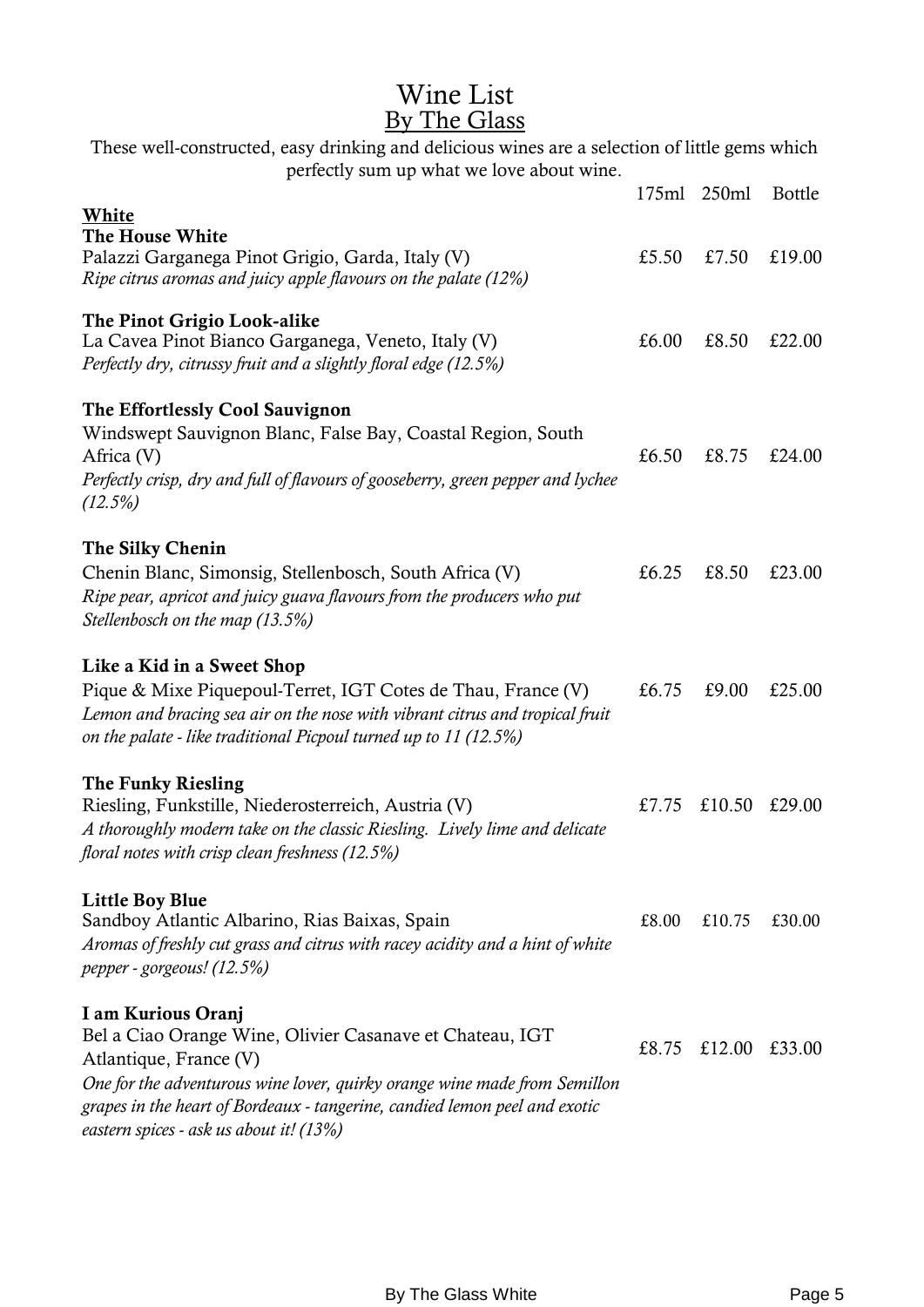### Wine List By The Glass

| These well-constructed, easy drinking and delicious wines are a selection of little gems which<br>perfectly sum up what we love about wine.                                                                  |       |        |               |
|--------------------------------------------------------------------------------------------------------------------------------------------------------------------------------------------------------------|-------|--------|---------------|
|                                                                                                                                                                                                              | 175ml | 250ml  | <b>Bottle</b> |
| Red<br>The House Red<br>Palazzi Nero d'Avola, Sicily, Italy (V)                                                                                                                                              | £5.50 | £7.50  | £19.00        |
| From spicy plum and black cherry, dark chocolate and a hint of smokiness,<br>this is a wine to savour with meats, cheeses or simply good company (13%)                                                       |       |        |               |
| <b>The Classic Malbec</b><br>Iris Malbec, Bodegas Staphyle, Mendoza, Argentina (V)<br>Super fruity with smooth flavours of red cherry and plum and aromas of<br>fresh tobacco leaf (13%)                     | £5.75 | £8.00  | £21.00        |
| The Smooth Italian<br>La Cavea Merlot Pinot Nero, Veneto, Italy (V)<br>Ruby red. Medium weight and velvety smooth on the palate (12.5%)                                                                      | £6.00 | £8.50  | £22.00        |
| The Big Softy<br>Cabernet Sauvignon Shiraz, Simonsig, Stellenbosch, South Africa<br>(V)<br>Beautifully approachable style - full bodied and bursting with black fruit,<br>cherries and subtle oak (14%)      | £6.25 | £8.50  | £23.00        |
| The Full-bodied Syrah<br>Old School Syrah, False Bay, Western Cape, South Africa (V)<br>Smooth and succulent black berry fruits and a creamy, decadent feel on the<br><i>palate</i> (14.5%)                  | £6.50 | £8.75  | £24.00        |
| Friday I'm In Love<br>Pinot Noir, Always on a Friday, Lisboa, Portugal (V)<br>Deep red colour with dark red fruits and a long lingering finish (13%)                                                         | £6.75 | £9.00  | £25.00        |
| The Bold One<br>Casato di Melzi Salice Salentino, Mabis, Puglia, Italy<br>Big, bold and rustic red from the trendy region of Puglia in the heel of Italy -<br>intense dark fruit, espresso and spice (13.5%) | £8.00 | £10.75 | £30.00        |
| The Affordable Amarone<br>Neropasso Biscardo, Mabis, Veneto, Italy (V)<br>Made in the style of Amarone with a far more wallet-friendly price tag!<br>Huge, bold cherry, raisin and prune flavours (13.5%)    | £8.50 | £11.50 | £32.00        |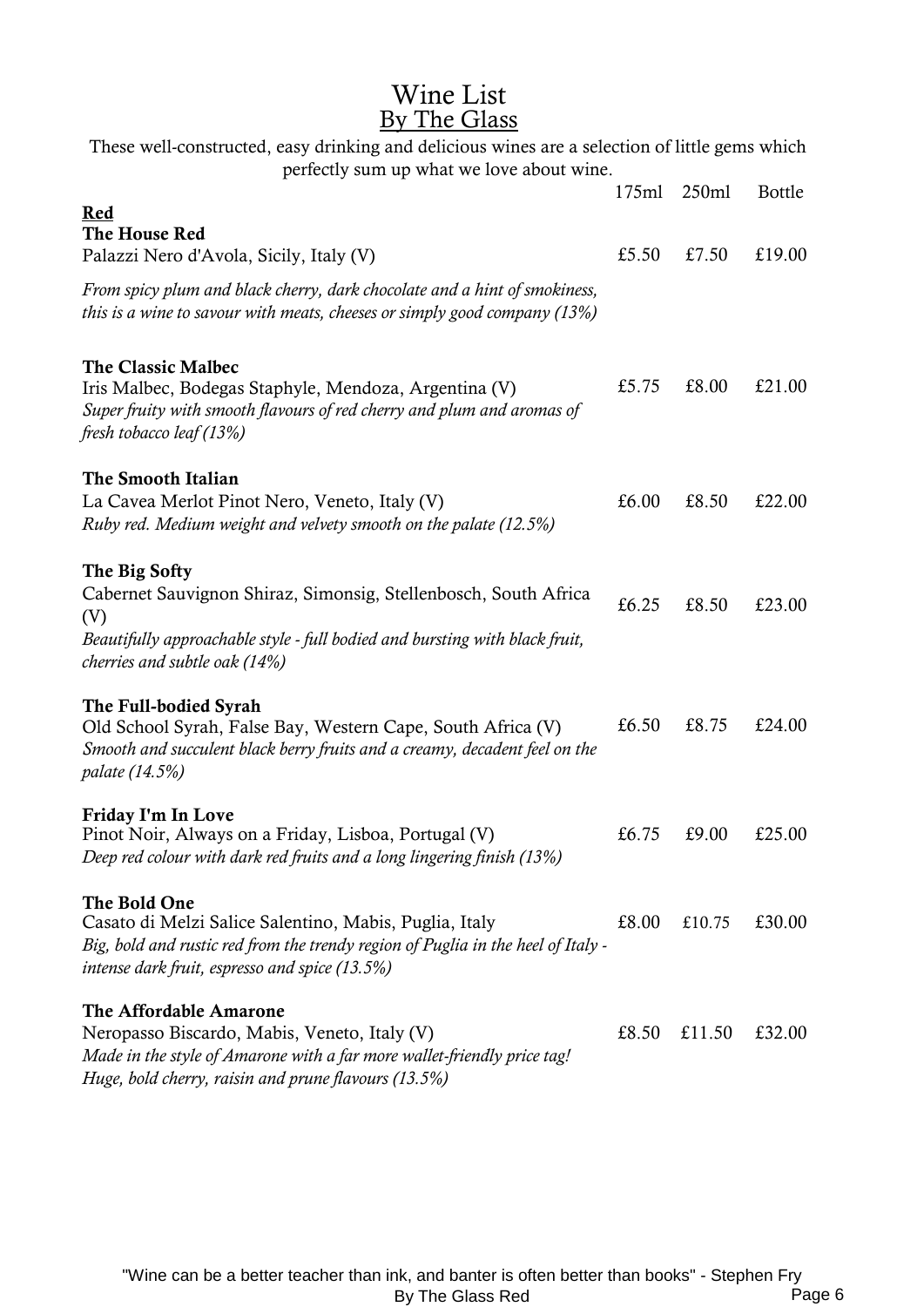# The Wine Library Wine List By The Glass

175ml 250ml Bottle Red The Ladybug Mil Historias Bobal, Altolandon, Mancheula, Spain (V, O)  $\qquad \qquad$  £8.50 £11.50 £32.00 *Ripe, earthy and luscious black fruit flavours from the up-and-coming Bobal grape (14%)* The Nouveau One Beaujolais Rouge, Domaine de la Couvette, Beaujolais, France  $\text{Equation 100gC}, \text{D smaller de a Coarece, D charge}$ <br>(V,O)  $\text{E33.00}$ *Light, fresh and bursting with ripe red fruits - made from 100% Gamay Noir from the legendary Beaujolais region (12.5%)* Rosé The House Rosé  $\begin{array}{cccc} 5.50 & f7.50 & f19.00 \end{array}$ Palazzi Rosato Monferrato Chiaretto, Piedmont, Italy (V) *Freshly picked strawberry and redcurrants with refreshing acidity and a lingering finish from this gorgously delicate Barbera rose (13%)* The Sunny Southern French Rosé  $£7.50 \t£10.00 \t£28.00$ Cotes de Thau Rose, Maison de Boutinot, Languedoc, France *A wine (and bottle) that looks almost as beautiful as it tastes - pale pink, delicate, dry with a hint of strawberry, and delicious (12.5%)* These well-constructed, easy drinking and delicious wines are a selection of little gems which perfectly sum up what we love about wine.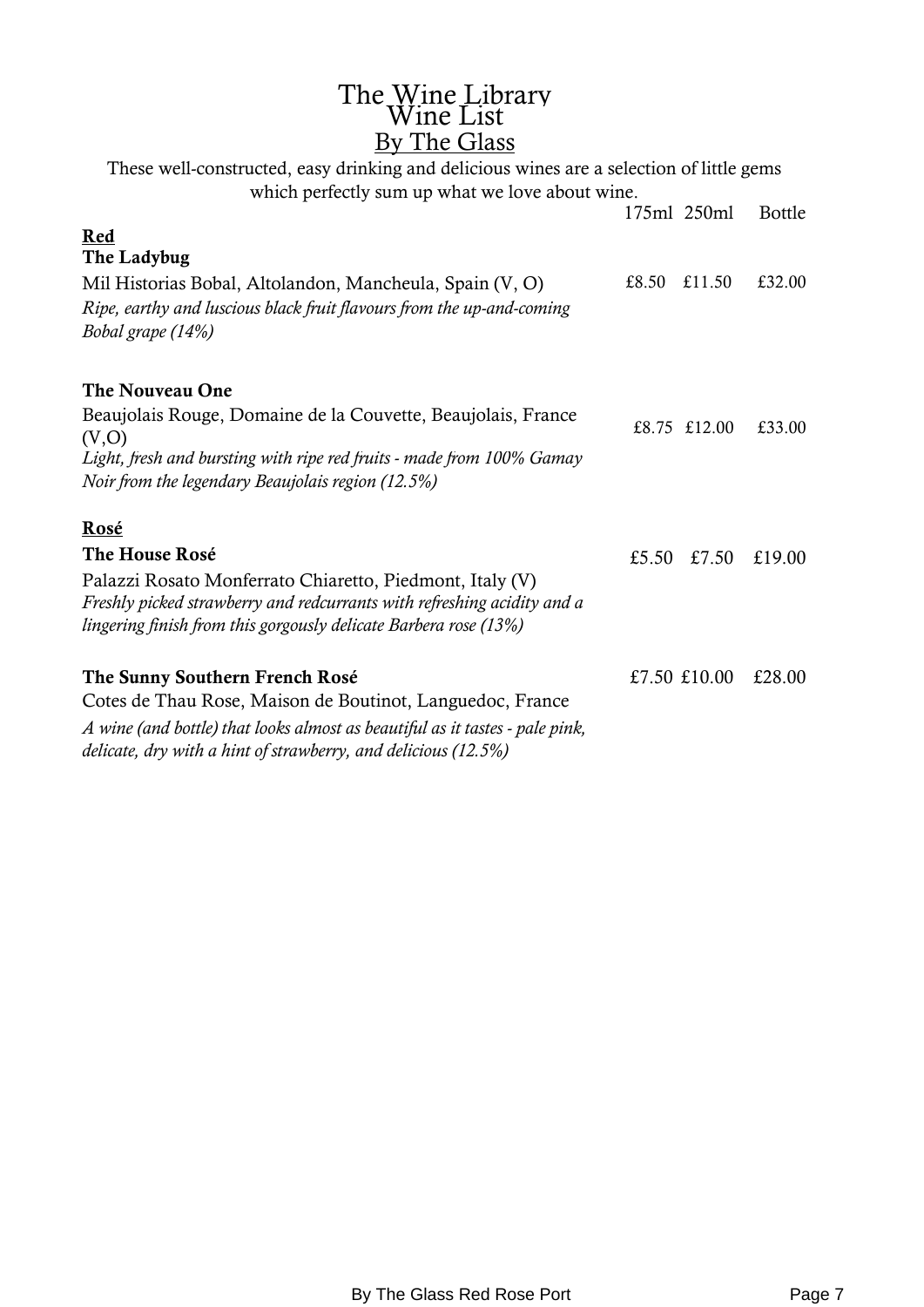## By The Bottle

## White

| Centelleo Airen Moscatel, Vinos Mas Buscados, La Mancha, Spain (V)<br>White floral notes, honey and lime on the palate and a beautiful label to boot (12%)                                       | £19.00 |
|--------------------------------------------------------------------------------------------------------------------------------------------------------------------------------------------------|--------|
| Les Chiens Catalans Blanc, Roussillon, France (V)<br>This peachy blend of Rousanne and White Grenache truly is the dogs! (12.5%)                                                                 | £21.00 |
| Viognier, Cape Heights, Western Cape, South Africa<br>Gorgeously rich and ripe with all the fragrances and flavours of jasmine and white<br>peach you'd expect from Viognier (14.5%)             | £23.00 |
| 16 Stops Chardonnay, Adelaide, Australia (V)<br>Delicous aromas of white peach and fresh, ripe apple flavours in this amazing value<br>Chardonnay. (13%)                                         | £24.00 |
| Crystalline Chardonnay, False Bay, Coastal Region, South Africa (V)<br>Rich, creamy and extremely classy Chardonnay with a huge array of flavours from<br>citrus to lush tropical fruits (12.5%) | £24.00 |
| Chenin Blanc La Lisse Soie d'Ivoire, Haute Vallee de L'Aude, France<br>The name means 'smooth as silk' and it certainly is. Lucious lemony fruit and a long,<br>lingering finish (13%)           | £25.00 |
| Zagare Vermentino, Sicily, Italy (V)<br>Named after the blossom of the lemon tree, this is gorgeously delicate, citrussy and<br>summery (12.5%)                                                  | £25.00 |
| Solevari Feteasca Regala, Ville Timisului, Romania<br>The perfect summer quaffing wine although we love it all year round! Fresh, light and<br>delicately floral (12%)                           | £25.00 |
| Soave, Gregoris, Veneto, Italy (V)<br>Soft, fruity and extremely drinkable with flavours of pear, citrus and jasmine (12.5%)                                                                     | £26.00 |
| Adobe Gewurztraminer, Emiliana, Rapel Valley, Chile (V, O)<br>A truly sumptuous wine - rose water, ginger and lychee with just enough citrussy<br>freshness to keep it all in balance (14%)      | £26.00 |
| Bodegas Camino Real Blanco, Rioja, Spain<br>Extremely drinkable White Rioja with the perfect balance of citrussy freshness and<br>toasty vanilla from 6 months in oak casks (12.5%)              | £26.00 |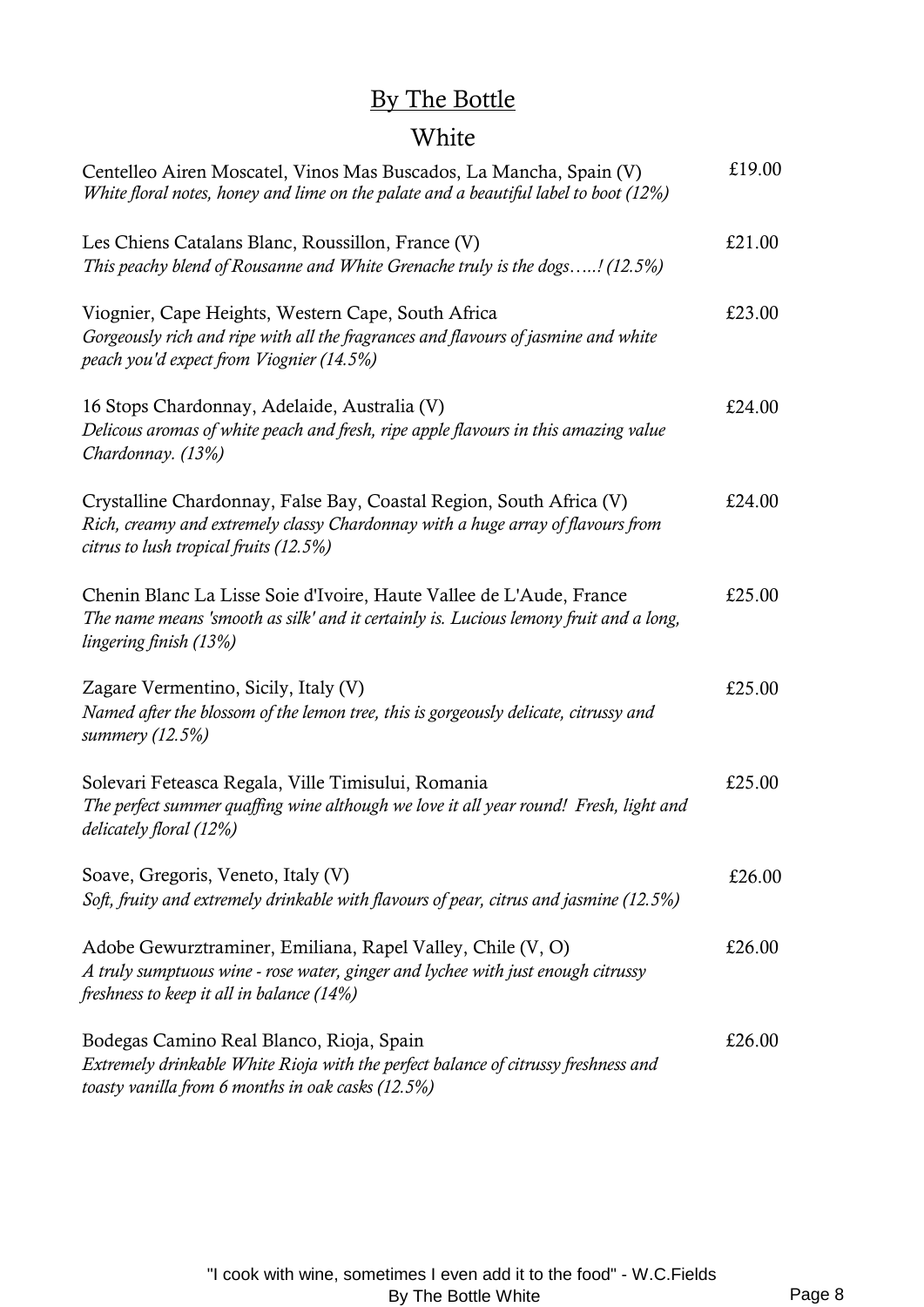# By The Bottle White

| The Underworld Grenache Blanc, Western Cape, South Africa<br>Delicatey botanical, lemon peel, jasmine and juniper aromas with crisp freshness on the<br><i>palate</i> (13%)                                                                       | £26.00 |
|---------------------------------------------------------------------------------------------------------------------------------------------------------------------------------------------------------------------------------------------------|--------|
| Amalaya Torrontes/Riesling, Calchaqui Valley, Argentina (V, O)<br>Refined flavours of grapefuit and other citrus fruits in this very crisp and elegant wine<br>(13%)                                                                              | £27.00 |
| Baron de Badassiere, Picpoul, Languedoc, France (V)<br>Delicate and slightly floral – Picpoul is the deserving new darling of the wine world<br>(13%)                                                                                             | £27.00 |
| Vila Nova Loureiro, Vinho Verde, Portugal (V)<br>Gorgeous citrus fruit and floral aromas in this surprisingly full-flavoured version of<br>Portugal's most famous white wine (12%)                                                                | £28.00 |
| Pecorino, Feudo Antico, Abruzzo, Italy (V, O)<br>Lovely crisp, ripe fruity wine with hints of citrus and golden apple from the beautiful<br>hills of Abruzzo (13%)                                                                                | £29.00 |
| Gruner Veltliner, Funkstille, Niederosterreich, Austria (V)<br>Gorgeous crisp green apple and pink grapefruit flavours with lush ripeness on the palate<br>and a stunning label! (12%)                                                            | £29.00 |
| Montes Sauvignon Blanc, Leyda Valley, Chile (V)<br>Montes are one of Chile's best producers, and this is one of their finest wines. Passion<br>fruit and citrus notes - this is a light Sauvignon with a lot of character. (13%)                  | £30.00 |
| Oropasso, Biscardo, Veneto, Italy (V)<br>Our iconic Neropasso's sister wine, gloriously fruity blend of Chardonnay and<br>Garganega with great body and citrussy flavours (13%)                                                                   | £30.00 |
| Calvese Falanghina, Sannio, Campania, Italy (V)<br>Candied orange and lemon peel with a succulent peachy texture from the slopes of<br>Mount Vesuvius (13.5%)                                                                                     | £31.00 |
| Sauvignon Blanc/Gros Manseng, Vignobles Fontan, Cotes de Gascogne,<br>France (V)<br>Delicious blend of zingy Sauvignon and the esoteric Gros Manseng - rich, aromatic,<br>unique with flavours of candied lemon peel, pineapple and peach (11.5%) | £33.00 |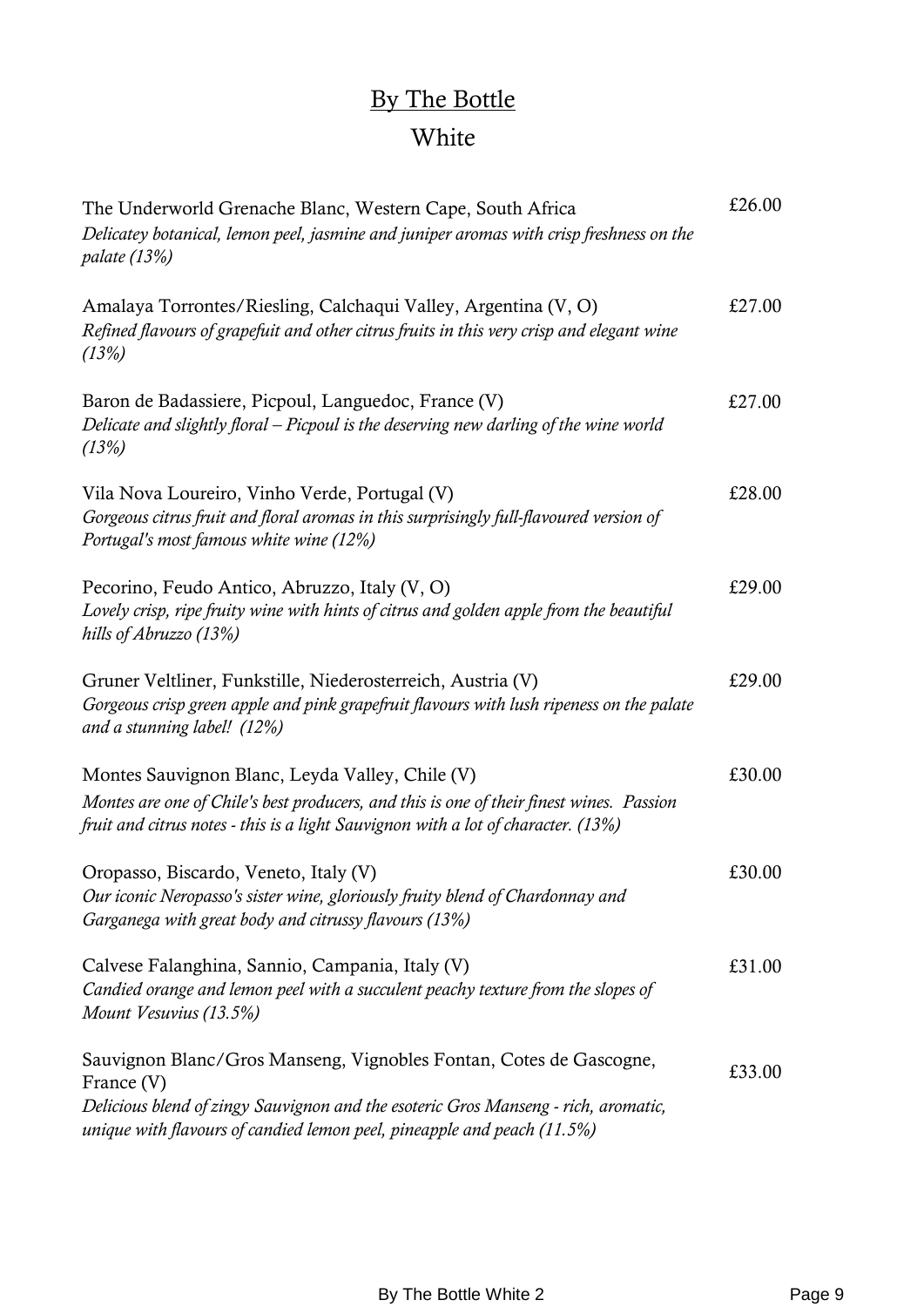## By The Bottle

## White

| Sauvignon Blanc, Ant Moore, Marlborough, New Zealand (V)                                                                                                                                                                         | £34.00 |
|----------------------------------------------------------------------------------------------------------------------------------------------------------------------------------------------------------------------------------|--------|
| Super-premium Kiwi Sauvignon from Aussie winemaker Ant Moore. Intense lemon<br>and ripe tropical fruit flavours and aromas (12.5%)                                                                                               |        |
| Castello di Tassarolo Gavi Spinola, Piedmont, Italy (V, O)                                                                                                                                                                       | £36.00 |
| Typically elegant Gavi from around the Alborina Lake. Aromas of lime, orange<br>blossom and white peach (13%)                                                                                                                    |        |
| Albarino, Bodega Garzon, Maldonaldo, Uruguay<br>A cult wine of today destined to become a classic of the future. Multi award-winning<br>Albarino with intense citrus, apricot and tangerine flavours (13.5%)                     | £37.00 |
| Mad Dry Furmint, St Tamas, Tokaji, Hungary (V)<br>Mad by name, Mad by nature! From the town of Mad in the Tokaji region, lovely dry<br>Furmint - crisp and refreshing with a finish of honey and apricot (11.5%)                 | £38.00 |
| Pieropan, Soave 'La Rocca' Pieropan, , Veneto, Italy (V, O)<br>This single vineyard Soave is made from 100% Garganega grapes and matured to allow<br>the initial citrusy notes to develop into ripe nectarine $\&$ apricot (13%) | £49.00 |

## Rosé

| Palazzi Rosato Monferrato Chiaretto, Piedmont, Italy (V)<br>Freshly picked strawberry and redcurrants with refreshing acidity and a lingering finish<br>from this gorgously delicate Barbera rose (13%)            | £19.00 |
|--------------------------------------------------------------------------------------------------------------------------------------------------------------------------------------------------------------------|--------|
| Borsao, Garnacha Rosado, Campo de Borja, Spain<br>Dry rose, easy drinking, a glass full of strawberries & cream (13.5%)                                                                                            | £19.00 |
| False Bay Rose, Coastal Region, South Africa (V)<br>Subtly elegant rose from our favourite South African producer. Palest pink with<br>delicate clementine flavours made from Cinsault and Mouvedre grapes (12.5%) | £24.00 |
| Cotes de Thau Rose, Maison de Boutinot, Languedoc, France<br>A wine (and bottle) that looks almost as beautiful as it tastes - pale pink, delicate, dry<br>with a hint of strawberry, and delicious $(12.5\%)$     | £28.00 |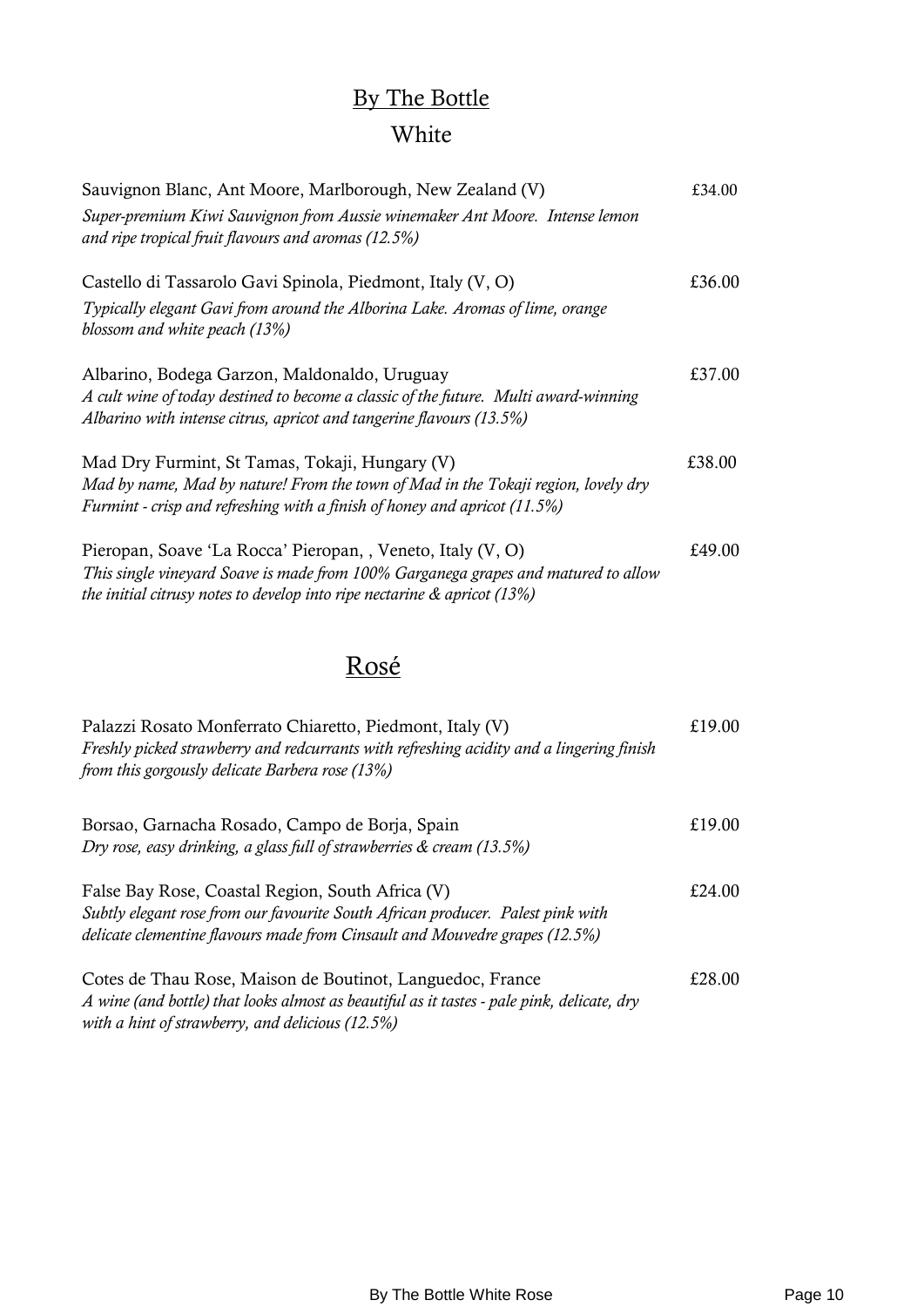#### By The Bottle Red

|                                                                                                                                                                                                                              | <b>Bottle</b> |
|------------------------------------------------------------------------------------------------------------------------------------------------------------------------------------------------------------------------------|---------------|
| Centelleo Tempranillo Syrah, Vinos Mas Buscados, La Mancha, Spain (V)<br>Cracking wine and cracking label! Lovely soft spice and bramble on the palate (13%)                                                                 | £19.00        |
| Monastrell, Familia Castano, Yecla, Spain (V, O)<br>Ruby red in colour, with aromas of morello cherry and sweet spice (14%)                                                                                                  | £21.00        |
| Les Chiens Catalans Rouge, Roussillon, France (V)<br>A smoky and cherry scented blend of Grenache and Carignan that's pure pedigree<br>$(12.5\%)$                                                                            | £21.00        |
| Cabernet Sauvignon, Emiliana, Central Valley, Chile (V, O)<br>Classic Cabernet Sauvignon from South America's biggest and best organic producer -<br>packed with Cassis, blackberry and plum (13.5%)                         | £22.00        |
| Bush Vine Pinotage, False Bay, Western Cape, South Africa (V)<br>The unmistakable smoky aroma of classic Pinotage with ripe plum flavours (13%)                                                                              | £24.00        |
| Chianti, Monte Guelfo, Tuscany, Italy<br>Ripe, sweet red cherry flavours from the most Tuscany's most famous wine (13%)                                                                                                      | £24.00        |
| Santuario - Malbec, Santuario, Mendoza, Argentina (V)<br>Brambly and rich - deep, powerful flavours of black berries, ripe plums and a hint of<br>bitter chocolate - this is a stunning wine for the price (14%)             | £25.00        |
| Primitivo Bella Modella, Puglia, Italy (V)<br>Puglia is the hot, rustic region in the Heel of Italy and Primitivo is its star wine. Intense<br>ruby red colour, sweet tannins, blackcurrant and plum jam (13%)               | £25.00        |
| Felicette Grenache Noir, Terre Fideles, Languedoc, France (V)<br>Dedicated to Felicette, the first cat in space, this juicy medium-bodied wine has flavours<br>of raspberry and plum, and really is out of this world! (14%) | £26.00        |
| Mencia, Bodegas Merayo, Castilla y Leon, Spain (V)<br>Powerful yet smooth, great example of the up-and-coming Mencia grape with ripe berry<br>and warm spicy notes (13%)                                                     | £26.00        |
| Burlesque "Old Vine" Zinfandel, Lodi, California, USA<br>Packed full of robust red fruit and a hint of sweet oak from old Zinfandel vines in the<br>heart of the California Wine Country (14%)                               | £27.00        |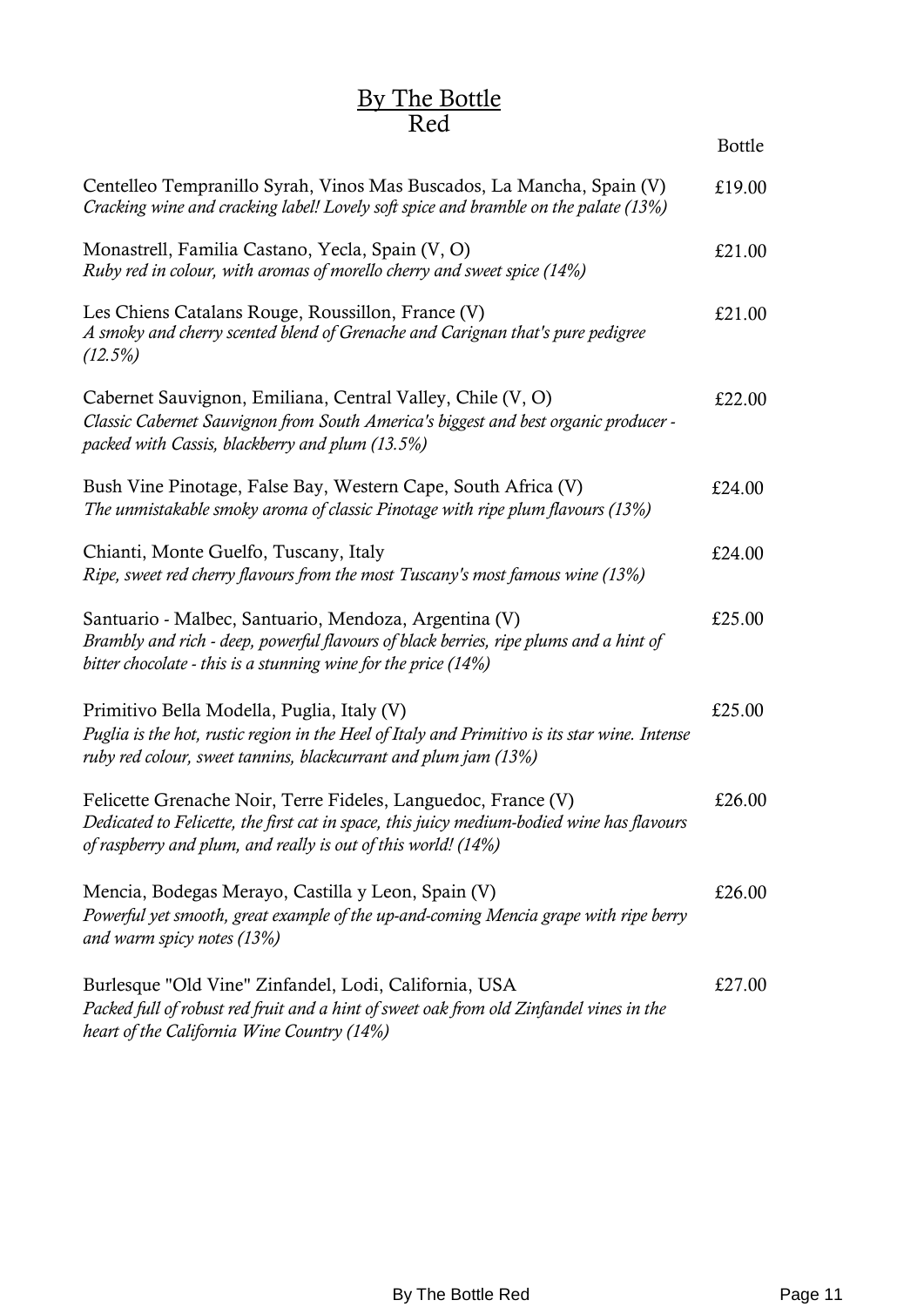### By The Bottle Red

|                                                                                                                                                                                                                                               | <b>Bottle</b> |
|-----------------------------------------------------------------------------------------------------------------------------------------------------------------------------------------------------------------------------------------------|---------------|
| Aurkitu Garnacha, deAlto Rioja y Mas, Navarra, Spain (V)<br>Intense red fruit and a distictive smokiness from French oak, this is a great alternative to<br>the classic Rioja (13.5%)                                                         | £27.00        |
| Crocera Barbera d'Asti Superiore, Il Cascinone, Piedmont, Italy (V)<br>Perfectly juicy, chocolate and cherry scented wine with just a hint of oak aging - smooth<br>and delicious (14.5%)                                                     | £27.00        |
| Cabaret Frank Cabernet Franc, Lodi, California, USA (V)<br>Cabaret Frank is the Greatest Showman with a truly magnificent moustache. It's also a<br>smooth, medium bodied red, packed with blackberry, plum and sweet tobacco notes.<br>(13%) | £27.00        |
| Bardolino, Recchia, Veneto, Italy (V)<br>Light and lively red from the beautiful banks of Lake Garda. Just close your eyes and<br>you're almost there! (12.5%)                                                                                | £28.00        |
| Zweigelt, Funkstille, Niederosterreich, Austria (V)<br>Proving there's more to Austria than Gruner Veltliner, this is as smooth, juicy and<br><i>delicious as it gets (13%)</i>                                                               | £29.00        |
| The Exhibitionist Merlot, Wild and Wilder Wines, South Australia (V)                                                                                                                                                                          | £30.00        |
| "larger than life" and full of rich damson and plums with an elegant silky finish (14%)                                                                                                                                                       |               |
| Les Clauses 'Clos Combe Long', Michel Raynaud, Corbieres, France<br>Powerful blend of Carignan and Grenache, with dark fruits, deliciously sweet spices and<br>very soft tannins (14.5%)                                                      | £30.00        |
| The Opportunist Shiraz, Wild & Wilder, Langhorne Creek, Australia (V)<br>Dark, succulent fruit and a whole lot of spiciness in this classic Oz Shiraz (14.5%)                                                                                 | £31.00        |
| Negroamaro Appassimento, Agricole Vallone, Puglia, Italy<br>A flavour explosion of spicy black fruits, bitter chocolate, damson and raisin with a sweet<br>kick to finish (15%)                                                               | £31.00        |
| Rioja Reserva, Palacio del Camino Real, Rioja, Spain (V)<br>Classic Rioja style with ripe black fruits, spicy wood and a hint of vanilla. (13.5%)                                                                                             | £32.00        |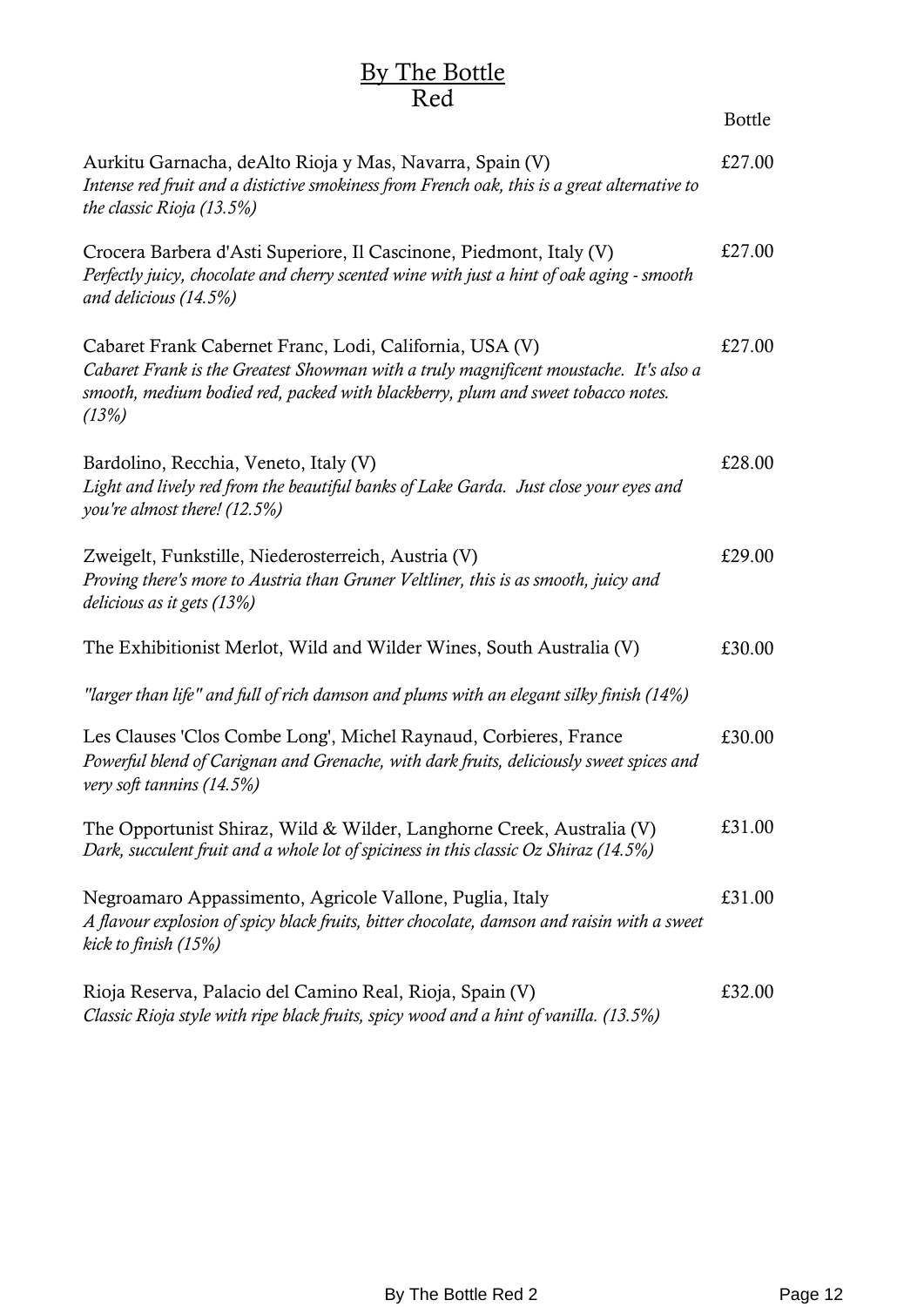### By The Bottle Red

Bottle

| Armador Carmenere, Odfjell, Central Valley, Chile (V, O)<br>Deep, dark Carmenere with toffee, blackberry and raisin flavours from a pioneering                                                                                                                      | £33.00 |
|---------------------------------------------------------------------------------------------------------------------------------------------------------------------------------------------------------------------------------------------------------------------|--------|
| Tannat Merlot, Bodega Garzon, Maldonaldo, Uruguay (V)<br>One of our favourites! Rich, plummy flavours and fine tannins from Uruguay's best<br>producer $(14%)$                                                                                                      | £33.00 |
| The Unforgettable GSM (Grenache, Shiraz, Mataro), Wild & Wilder,<br>Langhorne Creek, Australia (V)<br>Unfogettable by name and by nature. Only 400 cases produced so we're super excited to<br>have this gloriously succulent spicy, chocolately concoction (14.5%) | £34.00 |
| Pinot Noir, Tabali Reserva Especial, Limari Valley, Chile (V)<br>Silky yet smoky Pinot Noir from Chile's Limari Valley. All the style and elegance of top-<br>end red Burgundy with bags of New World juicy red berry fruit (13.5%)                                 | £35.00 |
| Lopez de Haro, Rioja Gran Reserva, Rioja, Spain<br>Stunningly rich and beautifully balance - spicy with baked plum and berry flavours<br>(13.5%)                                                                                                                    | £39.00 |
| Ruberpan' Valpolicella Superiore, Pieropan, Veneto, Italy (V, O)<br>Our favourite Italian producer's version of the classic Valpolicella is simply sublime - wild<br>raspberry and cherry, complex yet utterly drinkable. We love it! (14%)                         | £45.00 |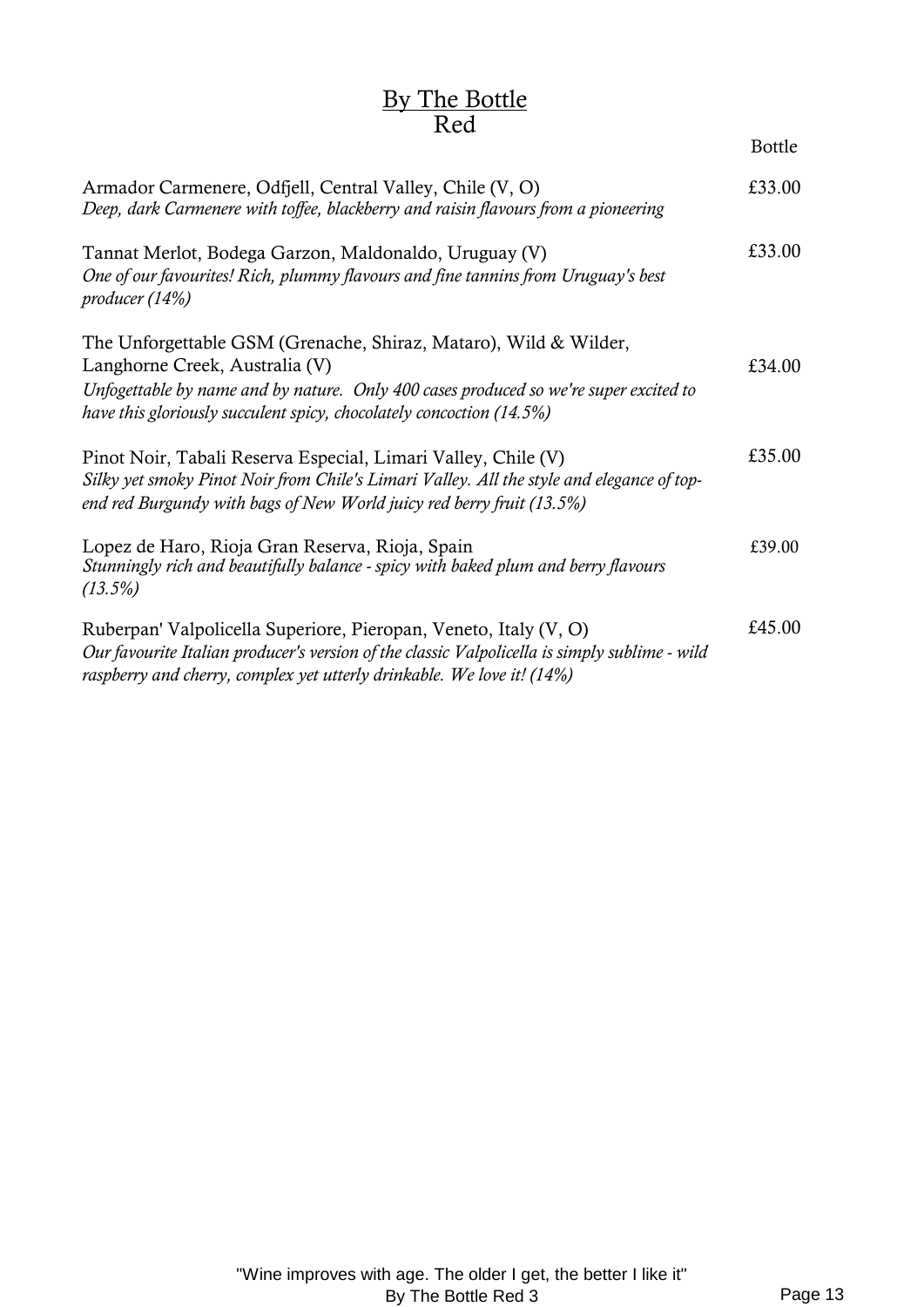## Sherries & Ports

There's a vast array of fantastic fortified wines and one for every palate. Forget about that dusty bottle of Croft Original your Nan has had in the drinks cabinet since Bucks Fizz won Eurovision. Try these and fall in love.

|                                                                                                                                            | 50 <sub>ml</sub> |
|--------------------------------------------------------------------------------------------------------------------------------------------|------------------|
| Fino Fernando de Castilla, Jerez<br>Bone-dry, crisp and with a blast of sea air                                                            | £4.50            |
| Amontillado Fernando de Castilla, Jerez<br>Rich, nutty yet perfectly dry                                                                   | £4.50            |
| Pedro Xeminez Fernando de Castilla, Jerez<br>Christmas pudding in a glass, sticky, super sweet and delicious                               | £5.50            |
| Late Bottle Vintage Port, Wiese & Krohn, Porto<br>Deep, dark sweet and succulent – think grandma's bramble jelly!                          | £5.50            |
| Colheita 2004 Wiese & Krohn<br>Like the best Tawny Port – but vintage! Toasted hazelnuts and dried fruit<br>flavours                       | £6.00            |
| Quinta de La Rosa Douro White Port with Tonic<br>White Port and tonic is a particular favourite on the terrace at La Rosa in the<br>summer | £7.00            |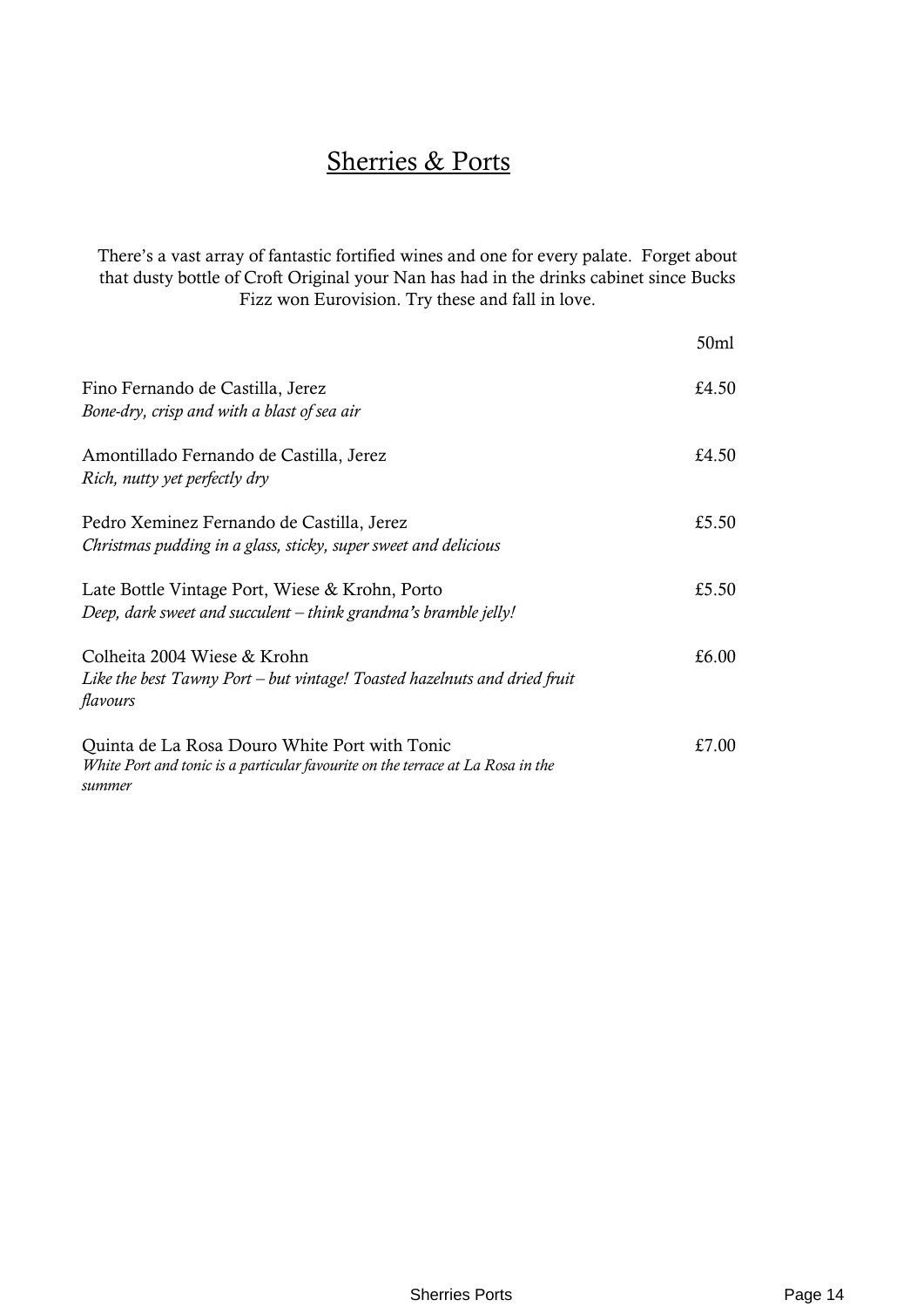## The Wine Library Spirits, Beer, Soft Drinks It's not JUST Wine

|                                           | 25ml  |
|-------------------------------------------|-------|
| Vodka                                     |       |
| Absolut                                   | £3.00 |
| <b>Grey Goose</b>                         | £3.90 |
| Ketel One                                 | £3.90 |
| <u>Whisky</u>                             |       |
| Ardbeg 10                                 | £4.15 |
| Auchentoshan                              | £4.00 |
| Glenfiddich 12                            | £3.60 |
| Johnnie Walker Red Label - Blended Scotch | £3.60 |
| <b>Highland Park</b>                      | £3.90 |
| Macallan                                  | £3.90 |
| Talisker 10                               | £4.15 |
| <b>Spirits</b>                            |       |
| Bacardi                                   | £3.00 |
| <b>Baileys</b>                            | £3.25 |
| Captain Morgans Original Spiced           | £3.25 |
| Courvoisier                               | £4.05 |
| Disaronno                                 | £3.25 |
| Drambuie                                  | £3.90 |
| Glayva                                    | £3.50 |
| Havana Club 7                             | £3.65 |
| <b>Jack Daniels</b>                       | £3.50 |
| Kraken                                    | £3.65 |
| <b>Makers Mark</b>                        | £3.80 |
| Malibu                                    | £3.00 |
| Olmeca Plata                              | £3.65 |
| Southern Comfort                          | £3.25 |
| Tia Maria                                 | £3.00 |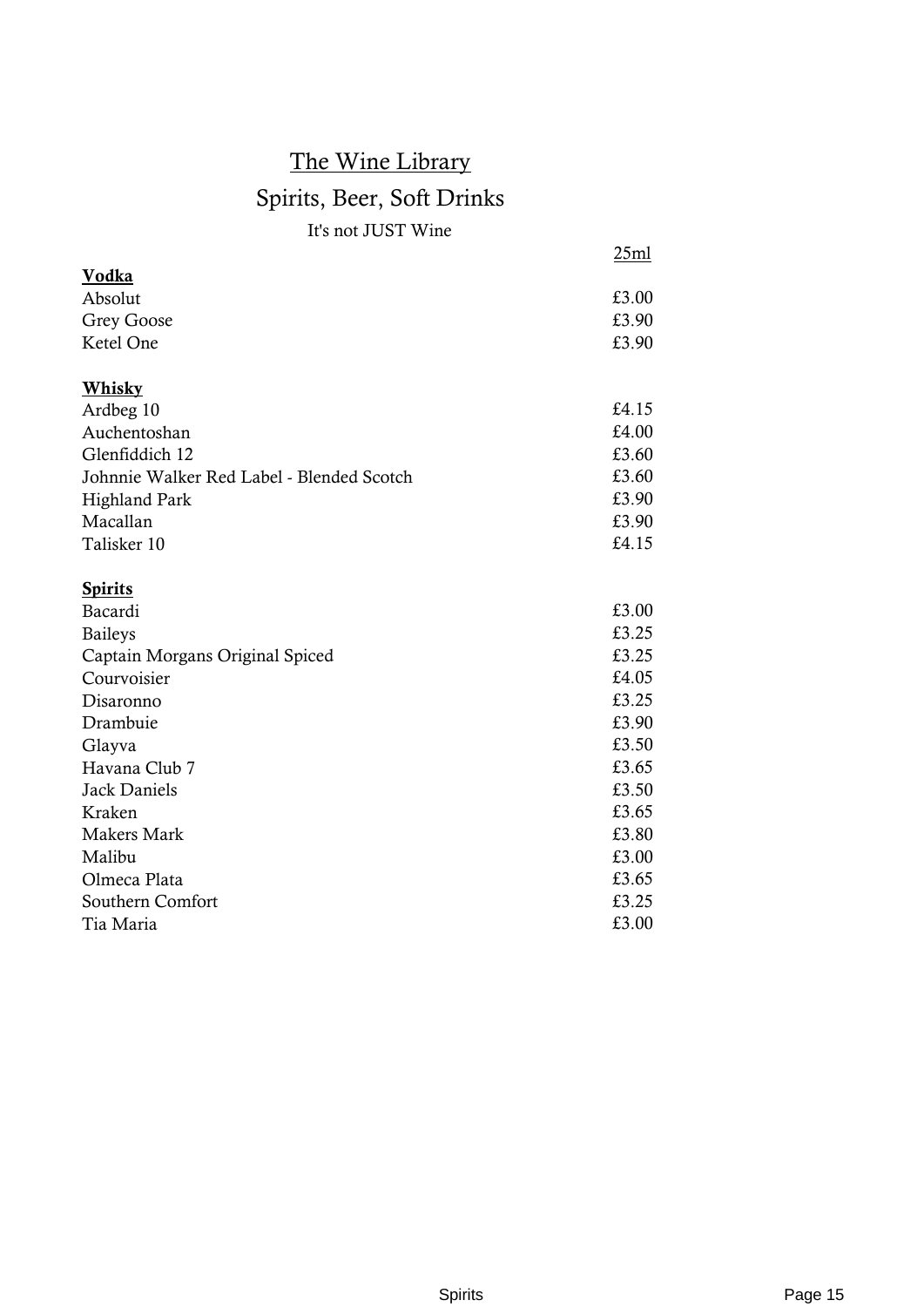| <b>Draught Beer</b>                                                                                                                           | $1/2$ Pint | Pint          |
|-----------------------------------------------------------------------------------------------------------------------------------------------|------------|---------------|
| Peroni Nastro Azzurro aby 5.1%                                                                                                                | £3.00      | £6.00         |
| Crisp and refreshing Italian lager with unmistakeable character                                                                               |            |               |
| Tennant Ice Cold aby 4.0%                                                                                                                     | £2.10      | £4.20         |
| "Scotlands Finest Lager"                                                                                                                      |            |               |
| Birra Moretti aby 4.6%                                                                                                                        | £2.60      | £5.20         |
| A quality beer made in the traditional way                                                                                                    |            |               |
| <b>Bottled Beer</b>                                                                                                                           |            | <b>Bottle</b> |
| Budweiser Budvar B Free abv 0.5% 330ml, Czech Republic                                                                                        |            | £3.10         |
| No alcohol doesn't have to mean no flavour.                                                                                                   |            |               |
| Budweiser Budvar abv 5.0% 330ml, Czech Republic                                                                                               |            | £4.00         |
| A pale lager that is beer for real connoisseurs                                                                                               |            |               |
| Brewdog Vagabond Gluten Free abv 4.5% 330ml. Brewdog Brewery,                                                                                 |            |               |
| Ellon                                                                                                                                         |            | £3.00         |
| A gluten free pale ale that melds citrus and tropical hop flavours with a light<br>caramel malt base.                                         |            |               |
| Peroni Nastro Azzurro aby 5.1% 330ml, Italy                                                                                                   |            | £4.00         |
| Crisp and refreshing Italian lager with unmistakeable character                                                                               |            |               |
| Corona Extra abv 4.5% 330ml, Mexico                                                                                                           |            | £4.00         |
| The number 1 selling beer in Mexico, with a crisp and refreshing taste.                                                                       |            |               |
| Harviestoun Bitter & Twisted Golden Ale 4.2% 330ml, Alva                                                                                      |            | £4.20         |
| Saint and sinner in one bottle. Crystal malt for sweetness, aromatic fruit from                                                               |            |               |
| the hops and oats to give the brew some body. Not to mention a naughty                                                                        |            |               |
| tingling lemon finish.                                                                                                                        |            |               |
| Harviestoun Old Engine Oil Craft Stout 6% 330ml, Alva                                                                                         |            | £4.50         |
| Down your tools and take a swig of this classic craft stout. Beautifully                                                                      |            |               |
| engineered with premium roasted malt for a velvety mouthfeel. It's proper                                                                     |            |               |
| vintage stuff.                                                                                                                                |            |               |
| Guinness Surger abv 4.1% 520ml, Ireland                                                                                                       |            | £5.00         |
| The same Guinness as you get from a keg which is then canned to seal in the                                                                   |            |               |
| freshness from Dublin.                                                                                                                        |            |               |
| Guest Beers - See Chalkboards or ask Staff                                                                                                    |            | £4.20         |
| <b>Bottled Cider</b>                                                                                                                          |            |               |
| Traditional Cider abv 4.4% 330ml. Thistly Cross Brewery, Dunbar                                                                               |            | £4.50         |
| This golden, smooth, medium Scottish session cider is fruity & aromatic with a<br>clean apple finish. Scotland's best selling Scottish cider. |            |               |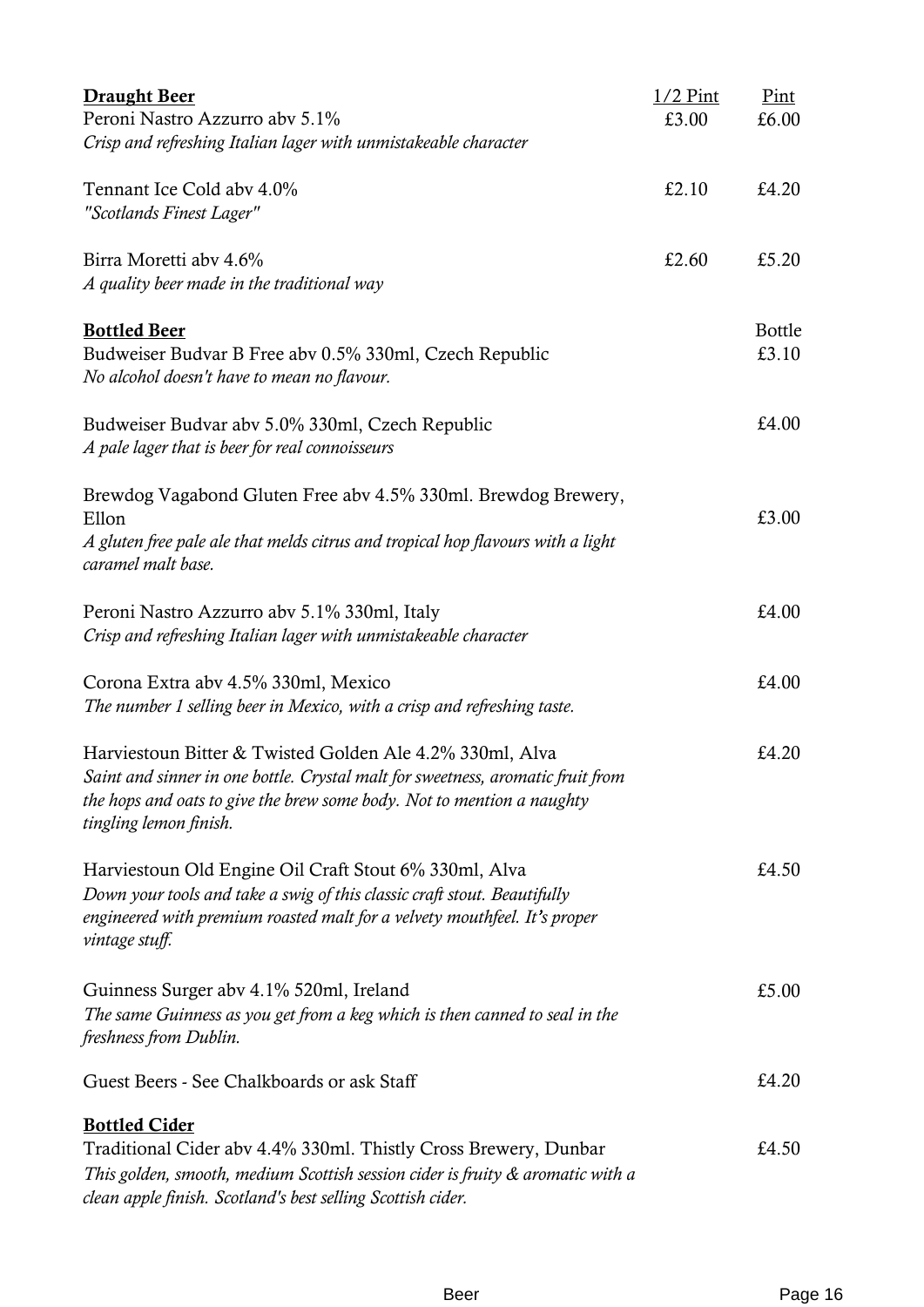#### Soft Drinks & Mixers

| <b>Premium Mixers</b>             |       |
|-----------------------------------|-------|
| <b>Fevertree Tonic</b>            | £2.40 |
| <b>Fevertree Tonic Slimline</b>   | £2.40 |
| Schweppes Tonic                   | £2.00 |
| Schweppes Slimline Tonic          | £2.00 |
| <b>Fevertree Bitter Lemon</b>     | £2.40 |
| <b>Fevertree Ginger Beer</b>      | £2.40 |
| Fevertree Ginger Ale              | £2.40 |
| <b>Schweppes Orange</b>           | £2.00 |
| Schweppes Lemonade                | £2.00 |
| Schweppes Soda Water              | £2.00 |
| Coca Cola 200ml                   | £2.10 |
| Diet Coca Cola 200ml              | £2.00 |
| Red Bull 250ml Can                | £2.80 |
| Britvic Cranberry 160ml           | £2.05 |
| <b>Mixers</b>                     |       |
| Schweppes Lime Cordial - dash     | £0.60 |
| Schweppes Blackcurrant - dash     | £0.60 |
| <b>Bottled Soft Drinks</b>        |       |
| Coca Cola 330ml                   | £2.80 |
| Diet Coca Cola 330ml              | £2.60 |
| Irn Bru 330ml                     | £2.70 |
| Diet Irn Bru 330ml                | £2.50 |
| J2O Orange&Passion                | £2.50 |
| J2O Apple&Mango                   | £2.50 |
| Strathmore Still Water            | £1.90 |
| <b>Strathmore Sparkling Water</b> | £1.90 |
| <b>Fruit shoot Orange</b>         | £1.30 |
| Fruit shoot Blackcurrent & Apple  | £1.30 |
| Coffee & Tea                      |       |
| Americano                         | £1.70 |
| Cappuccino                        | £2.20 |
| Latte                             | £2.20 |
| Espresso                          | £1.70 |
| Tea                               | £1.70 |
| <b>Speciality Teas</b>            | £1.70 |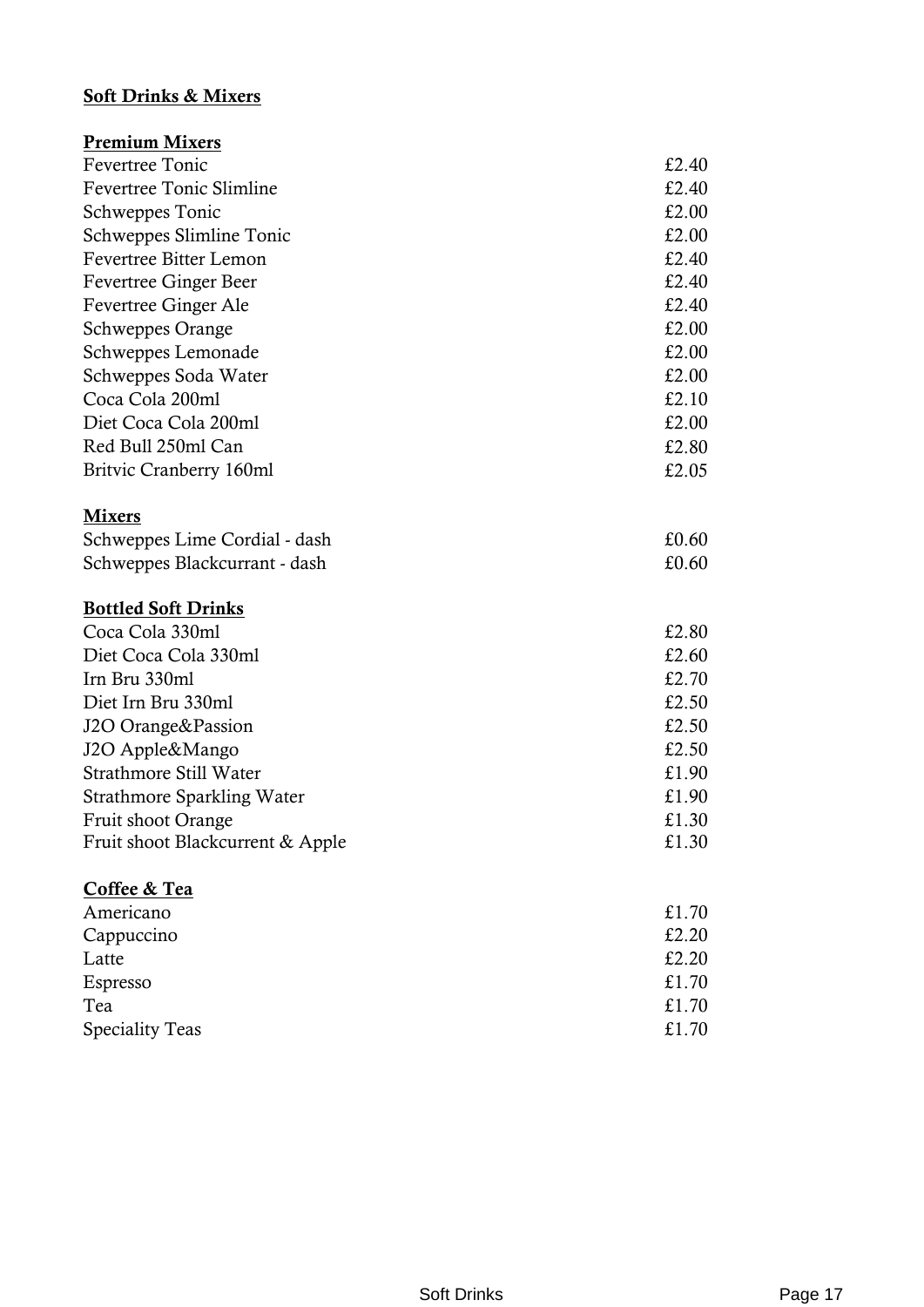| Gin including Mixer (No Mixer less £1.50 excl Gin of the Month)                                                                                                                                                                   |       |       |
|-----------------------------------------------------------------------------------------------------------------------------------------------------------------------------------------------------------------------------------|-------|-------|
|                                                                                                                                                                                                                                   | 25ml  | 50ml  |
| Gin of the Month (50ml only ask staff for details)                                                                                                                                                                                |       | £7.00 |
| Aviation<br><b>USA 42%</b>                                                                                                                                                                                                        | £6.00 | £9.75 |
| A throwback to the Great Gatsby era, Aviation gin takes advantage of<br>unconventional botanicals such as lavender and Indian sarsaparilla to give a balance<br>of both floral and sweet spice. Definitely unique and innovative. |       |       |
| Recommended Serve: Elderflower Tonic and Lemon.                                                                                                                                                                                   |       |       |
| <b>Beefeater Pink Strawberry</b><br><b>England 37.5 %</b><br>A distilled Gin with a hint of sweet strawberry<br>Recommended Serve: Premium Indian Tonic Water and Lime.                                                           | £5.75 | £9.25 |
| <b>Boe Bramble</b><br>Scotland 20 %<br>Boe Scottish Gin is infused with Scottish Brambles. Rich and fruity with a distinctive                                                                                                     | £6.00 | £9.75 |
| taste, aroma and appearance                                                                                                                                                                                                       |       |       |
| Recommended Serve: Sicilian Lemon Tonic and Lemon.                                                                                                                                                                                |       |       |
| <b>Boe Peach &amp; Hibiscus</b><br>Scotland 20 %                                                                                                                                                                                  | £6.00 | £9.75 |
| Boe Scottish Gin is combined with tangy hibiscus and fresh peaches, to give a<br>delightful fruity and floweryaroma and taste.<br>Recommended Serve: Premium Indian Tonic Water and Lemon.                                        |       |       |
| <b>Boe Violet</b><br>Scotland 41.5 $\%$                                                                                                                                                                                           | £6.00 | £9.75 |
| Award winning Boe Scottish Gin is infused with violets to create this bright hued<br>and delicately sweet Violet Gin.                                                                                                             |       |       |

Recommended Serve: Mediterranean Tonic and Lemon.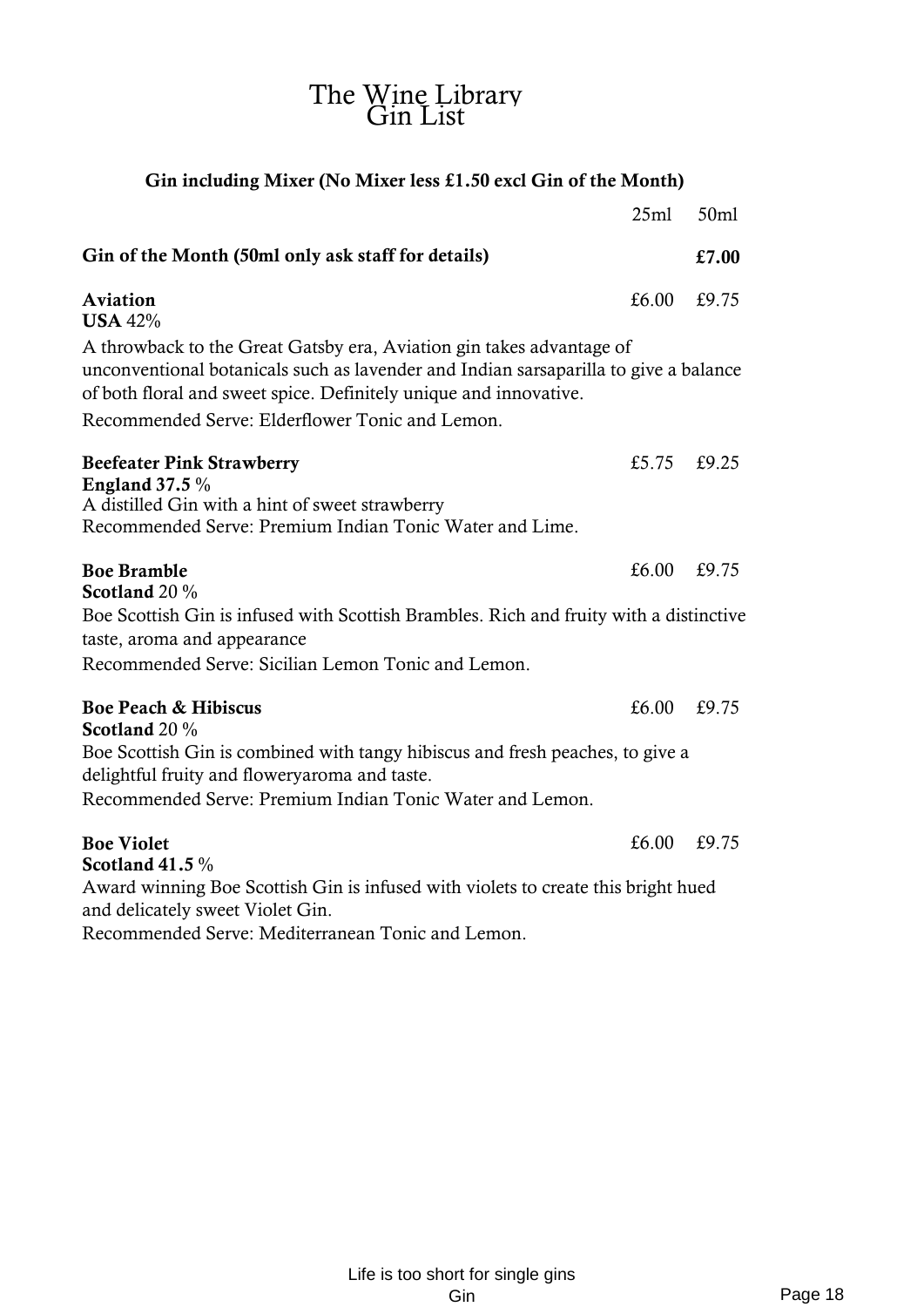#### Gin including Mixer (No Mixer less £1.50 excl Gin of the Month)

|                                                    | $25ml$ $50ml$ |       |
|----------------------------------------------------|---------------|-------|
| Gin of the Month (50ml only ask staff for details) |               | £7.00 |
| <b>Bombay Sapphire</b><br>England 40%              | £5.50 £8.50   |       |

Created using a vapour-infusion process, Bombay Sapphire uses 10 precious botanicals are held separate from the spirit in perforated copper baskets and, when the heated spirit vapours rise, the flavour of the botanicals are released. Enduringly popular and iconically blue, Bombay Sapphire is fresh and lively with a touch of warming pepper.

Recommended Serve: Premium Indian Tonic Water and Lime.

#### Brockmans  $\epsilon$ 6.25 £10.00

England 40%

A unique infusion of botanicals make Brockmans a gin like no other. Dried wild blueberries and blackberries give Brockmans a distinctive flavour that is intensely fruity and seductively smooth.

Recommended Serve: Premium Indian Tonic Water, Grapefruit.

 $Caorunn$   $£5.75$   $£9.25$ 

Scotland 41.8%

A handcrafted, small batch Scottish gin, Caorunn combines classic gin botanicals with 5 unusual Celtic botanicals. Rowanberries, apple, heather, bog myrtle and dandelion give Caorunn a clean, crisp finish with notes of dry juniper, citrus and subtle spice.

Recommended Serve: Naturally Light Tonic Water and Apple.

#### Eden Mill Original  $\qquad 5.75 \quad £9.25$

Scotland 42% Eden Mill Original Gin is a St. Andrew's twist on a classic London Dry. The usual botanicals of juniper, angelica and citrus are added to locally foraged sea-buckthorn berries. This results in a light yet complex gin with notes of cranberries and

coriander.

Recommended Serve: Premium Indian Tonic Water and Grapefruit.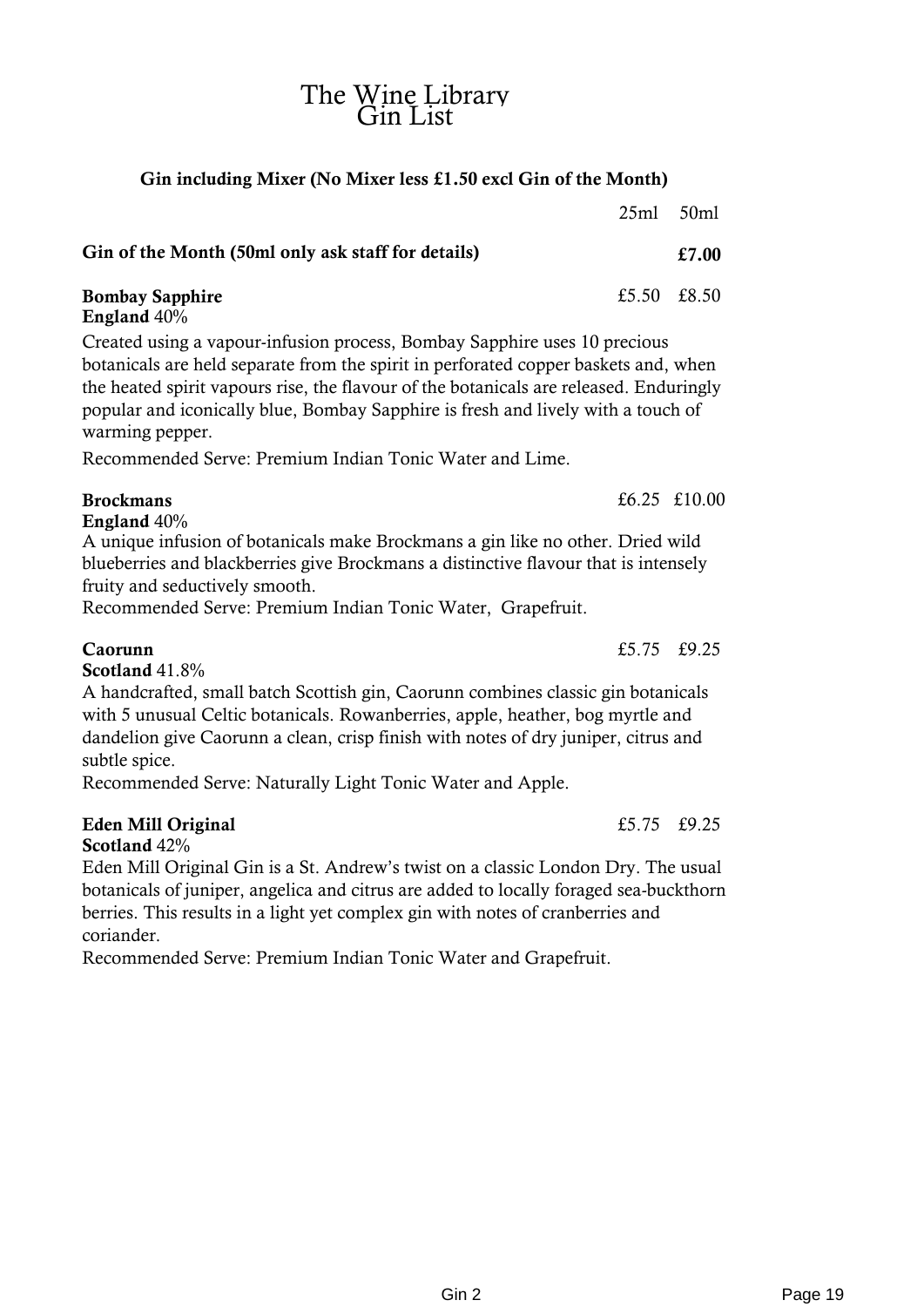#### Gin including Mixer (No Mixer less £1.50 excl Gin of the Month)

|                                                                                                                                                                                                                                  | 25ml  | 50ml         |
|----------------------------------------------------------------------------------------------------------------------------------------------------------------------------------------------------------------------------------|-------|--------------|
| Gin of the Month (50ml only ask staff for details)                                                                                                                                                                               |       | £7.00        |
| <b>Eden Mill Oak</b><br>Scotland 42%                                                                                                                                                                                             |       | £6.75 £11.00 |
| The Eden Mill Oak gin is aged on oak – reclaimed beer barrels from Eden Mill's<br>craft brewing operation. This gives a warm, vanilla finish, akin to sipping on a<br>single malt. Dark and wintery fruits underpin this spirit. |       |              |
| Recommended Serve: Ginger Beer and Orange.                                                                                                                                                                                       |       |              |
| <b>Edinburgh Gin</b><br>Scotland 43%                                                                                                                                                                                             |       | £5.75 £9.25  |
| Distilled within sight of the castle, Edinburgh gin is a juniper forward, London Dry<br>style gin with a distinctive Scottish twist. Milk thistle, pine and heather are<br>macerated which give a warm and smooth finish.        |       |              |
| Recommended Serve: Premium Indian Tonic Water and Orange.                                                                                                                                                                        |       |              |
| Edinburgh Gin Cannonball Navy Strength Gin<br>Scotland 57.2%                                                                                                                                                                     |       | £6.50 £10.50 |
| Inspired by Edinburgh's famous One O'clock Gun, the Cannonball Navy Strength<br>Gin is wonderfully spicy with a complementing lemon citrus flavour.                                                                              |       |              |
| Recommended Serve: Mediterranean Tonic Water, Lemon.                                                                                                                                                                             |       |              |
| <b>Edinburgh Gin Raspberry Liqueur</b><br>Scotland 20%                                                                                                                                                                           |       | £6.00 £9.75  |
| Made using Perthshire raspberries, this liqueur is deliciously deep and juicy. A<br>balance is struck between sweetness of ripe fruit and tartness of raspberries.<br>Recommended Serve: Sicilian Lemon Tonic and Lemon.         |       |              |
| <b>Edinburgh Gin Rhubarb and Ginger Liqueur</b><br>Scotland 20%                                                                                                                                                                  | £6.00 | £9.75        |

A flavour liberation of spring crop rhubarb, oriental ginger and lemon zest! The resulting liqueur is a delicate rose colour with a perfect balance of sweet rhubarb and warming ginger.

Recommended Serve: Sicilian Lemon Tonic and Lemon.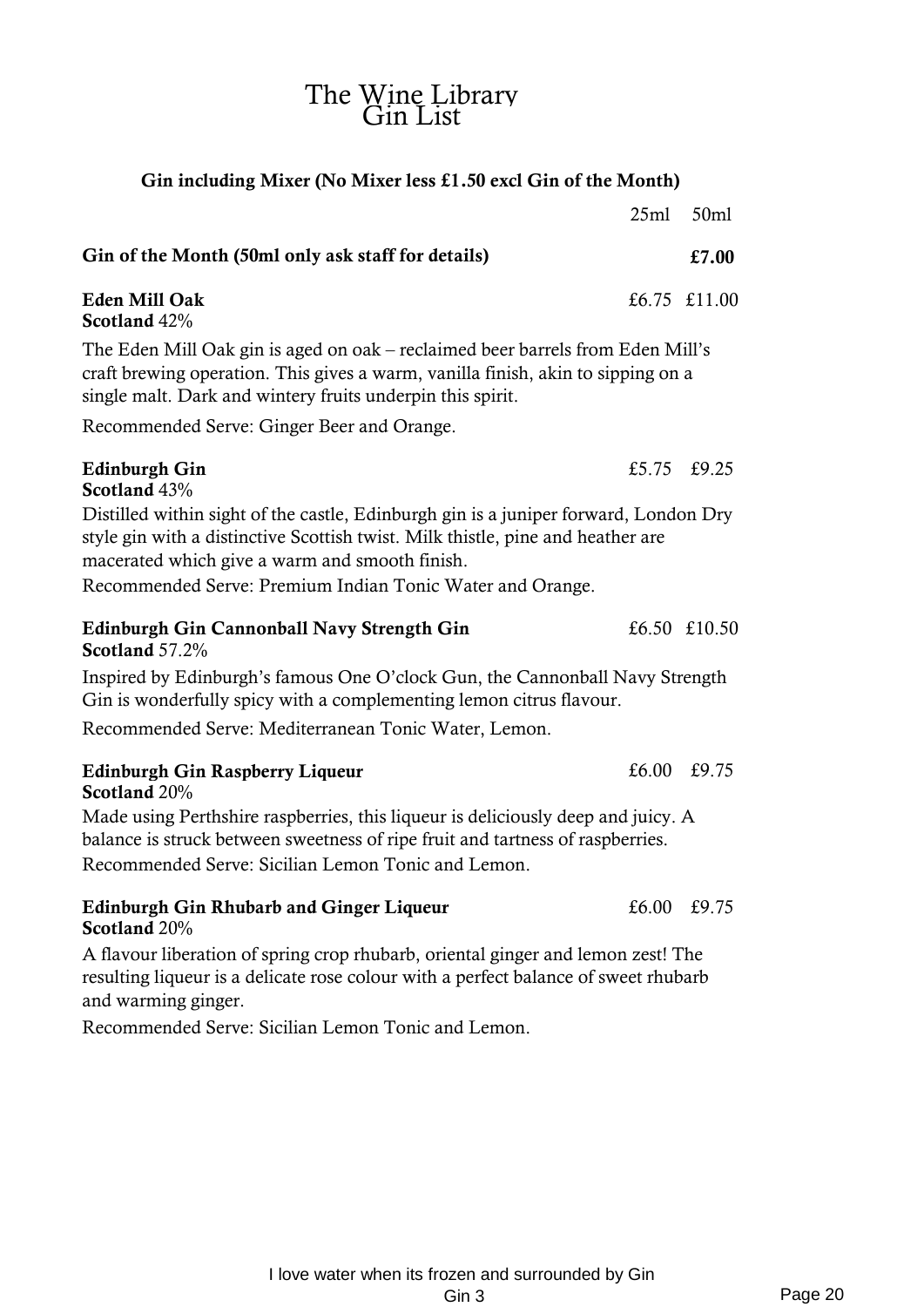#### Gin including Mixer (No Mixer less £1.50 excl Gin of the Month)

25ml 50ml

## Gin of the Month (50ml only ask staff for details)  $\epsilon$ 7.00

Gin Mare  $\frac{6.75 \pm 11.00}{56.75 \pm 11.00}$ 

Spain 42.7%

Inspired by botanicals grown in the Mediterranean, Gin Mare is incredible individual and at the forefront of innovative gin. Rosemary, thyme, olive and basil are included in the distillation of Gin Mare producing an embodiment of the Mediterranean culture and cuisine.

Recommended Serve: Mediterranean Tonic, Lemon.

## Hendrick's Gin  $\epsilon$ 5.75 £9.25

Scotland 41.4%

The modern gin success story! The gin is made using a blend of spirits from 2 different stills using two different methods. The result is a gin light in juniper but with a deep floral edge with notes of rose, cubeb berries, elderflower and chamomile. The famous addition of cucumber should not be forgotten and is evident in the taste.

Recommended Serve: Elderflower Tonic Water and Cucumber.

#### $\lim$  Gin Gin  $\frac{20.75}{20.60}$ Scotland 43%

Family run Linlithgow Distillery recruited over 100 people from the local area to help develp LinGin. This London Dry Gin is unique and classic at the same time, using traditional Gin botanicals with a mix of locally foraged ones from around Linlithgow. Two different peppers give a warming sensation, whilt Meadowsweet, a local botanical sourced from around the canal, gives a smooth sweetness.

Recommended Serve: Mediterranean Tonic, Orange.

#### Martin Miller's Gin  $\epsilon$ 5.75 £9.25  $\epsilon$ 9.25 England/Iceland 40%

Distilled using 10 botanicals (juniper, coriander, angelica root, orange peel, lemon peel, lime oil, orris root, cassia bark, ground nutmeg, liquorice and cucumber). Every bottle of Martin Miller's undergoes a 3,000 mile round trip to Iceland in search of the finest water to dilute the gin to bottling strength. The gin has a full citrus taste with hints of juniper. Cassia gives Martin Miller's a warm length and enjoyable depth.

Recommended Serve: Elderflower Tonic, Grapefruit.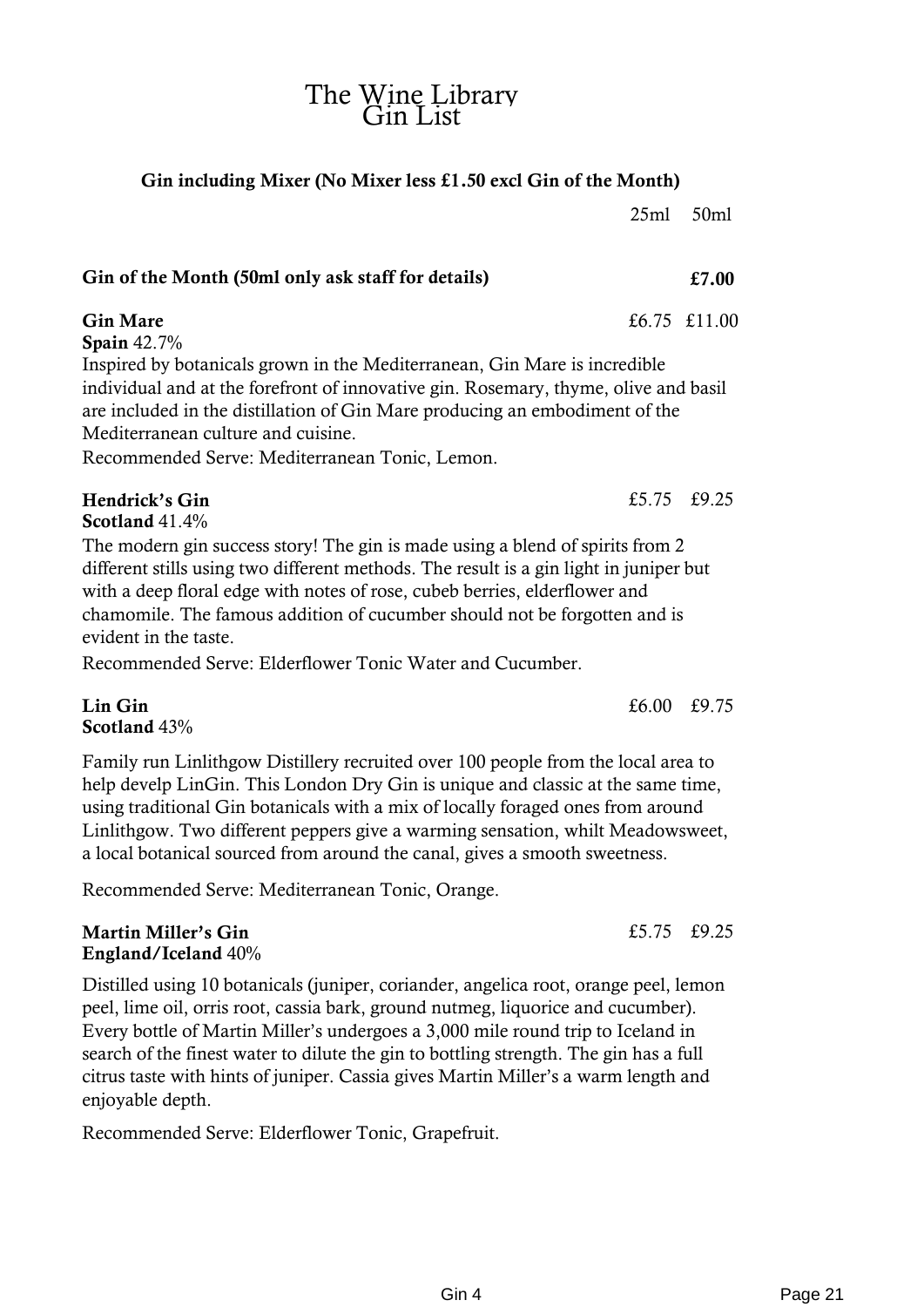#### Gin including Mixer (No Mixer less £1.50 excl Gin of the Month)

Gin of the Month (50ml only ask staff for details)  $£7.00$ **Opihr**  $£5.75$   $£9.25$ England 40%

Named after the port from where King Solomon was said to receive a cargo of gold, silver, sandalwood, pearls, ivory, apes and peacocks every 3 years. Opihr embodies the ancient spice trade by using ingredients from stops along the way. A heavily spiced gin with cardamom at the forefront. Cubeb comes through alongside a sweet orange note.

Recommended Serve: Ginger Ale, Orange.

#### Pickering's Gin  $\epsilon$ 5.75 £9.25  $\epsilon$ 9.25 Scotland 42%

Pickering's is distilled in small batches in Edinburgh's old School of Veterinary Studies using an innovative 'bain marie' system – uncommon in gin making. The recipe has been in the family since 1947 and contains 9 botanicals: juniper, coriander, cardamom, angelica, fennel, anise, lemon, lime and cloves. The result is a piney, earthy and herbaceous wonderment.

Recommended Serve: Premium Indian Tonic Water and Grapefruit.

Scotland 41.5%

Rock Rose is made at the Dunnet Bay Distillery all the way up north in Caithness. 18 botanicals are used, including 5 locally grown. An infusion of blaeberries, rowan berries, cardamom, coriander seed, verbena and sea buckthorn gives Rock Rose a balanced taste of fruity yet floral.

Recommended Serve: Mediterranean Tonic Water, Lemon.

#### Silent Pool **EXECUTE:** EXECUTE 2.5 and EXECUTE 2.5 and EXECUTE 2.6 and EXECUTE 3.6 and EXECUTE 3.6 and EXECUTE 3.6 and EXECUTE 3.6 and EXECUTE 3.6 and EXECUTE 3.6 and EXECUTE 3.6 and EXECUTE 3.6 and EXECUTE 3.6 and EXECUTE England 43%

From a distillery in the Surrey Hills that sits by a haunted pool. The crystal clear water and complex blend of 24 botanicals gives a delicate floral taste with a smooth mouthfeel from locally sourced honey.

Recommended Serve: Premium Indian Tonic Water and Orange.

Rock Rose  $£5.75 \quad £9.25$ 

25ml 50ml